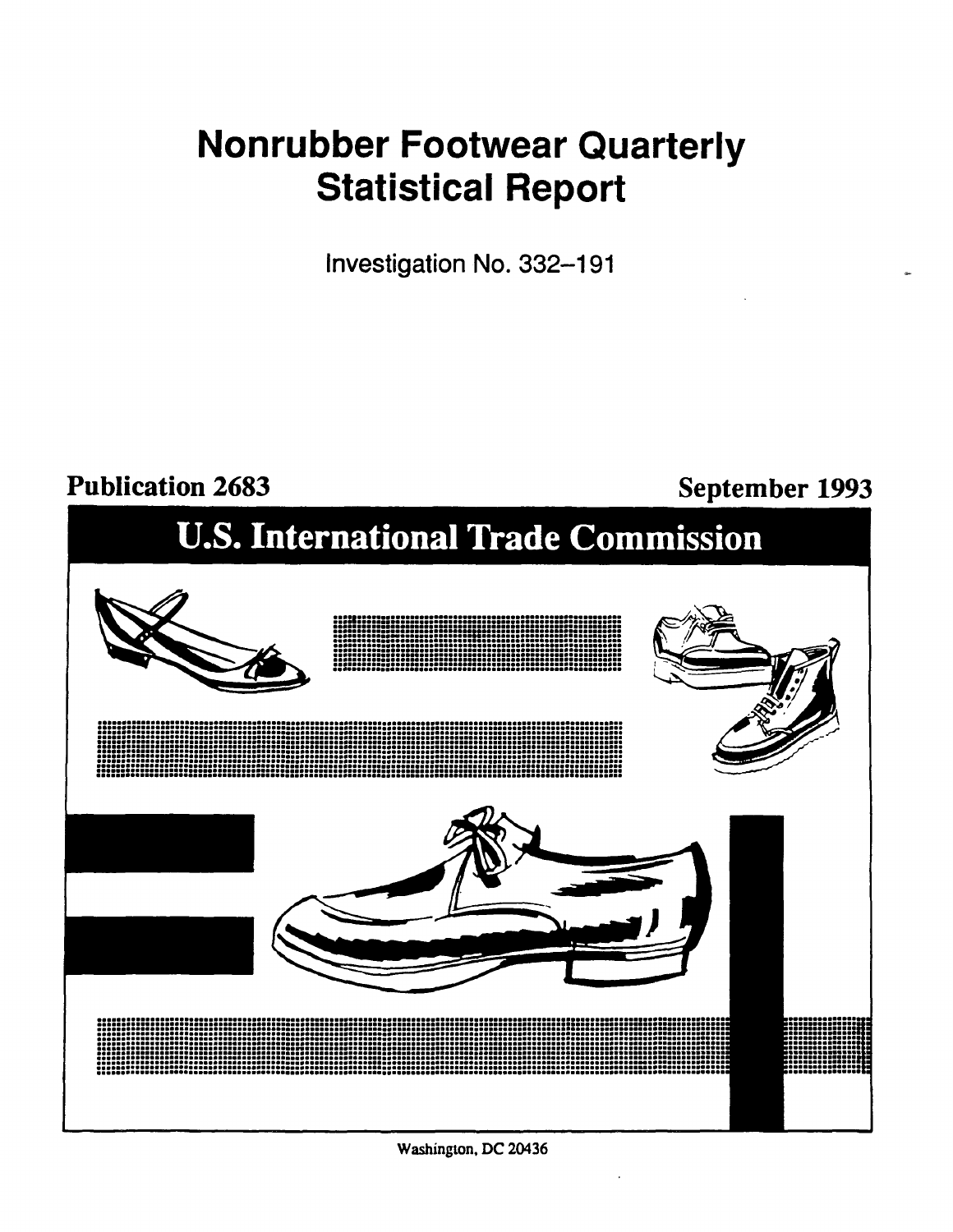## U.S. International Trade Commission

### COMMISSIONERS

Don E. Newquist, Chairman Peter S. Watson, Vice Chairman David B. Rohr Anne E. Brunsdale Carol T. Crawford Janet A. Nuzum

> Robert A. Rogowsky Director of Operations

Vern Simpson Director of Industries

*This report was prepared principally by* 

Ann Shildneck Energy, Chemicals, and Textiles Division

Address all communications to **Secretary to the Commission** United States International Trade Commission Washington, DC 20436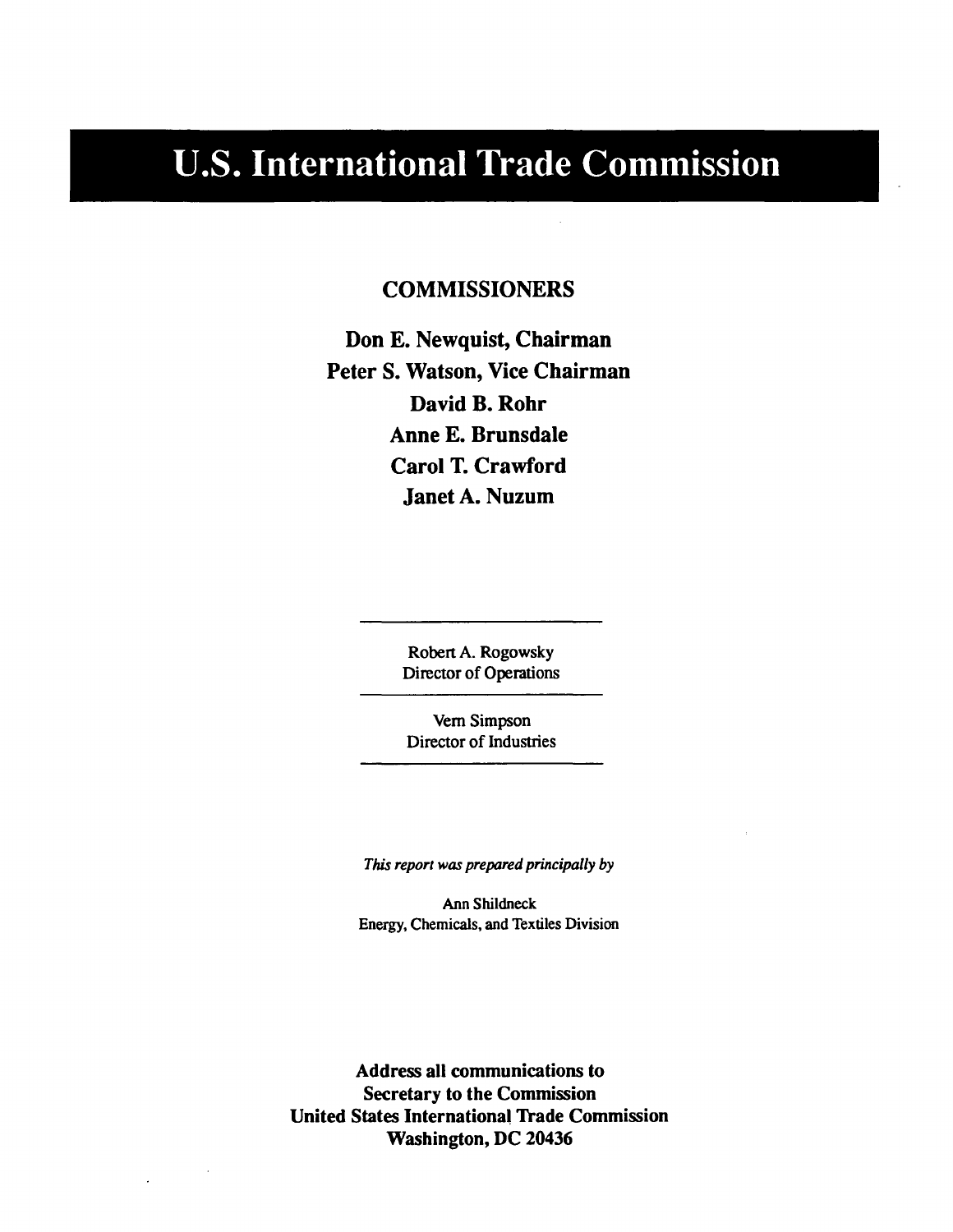# U.S. International Trade Commission

Washington, DC 20436

# Nonrubber Footwear Quarterly Statistical Report



 $\ddot{\phantom{0}}$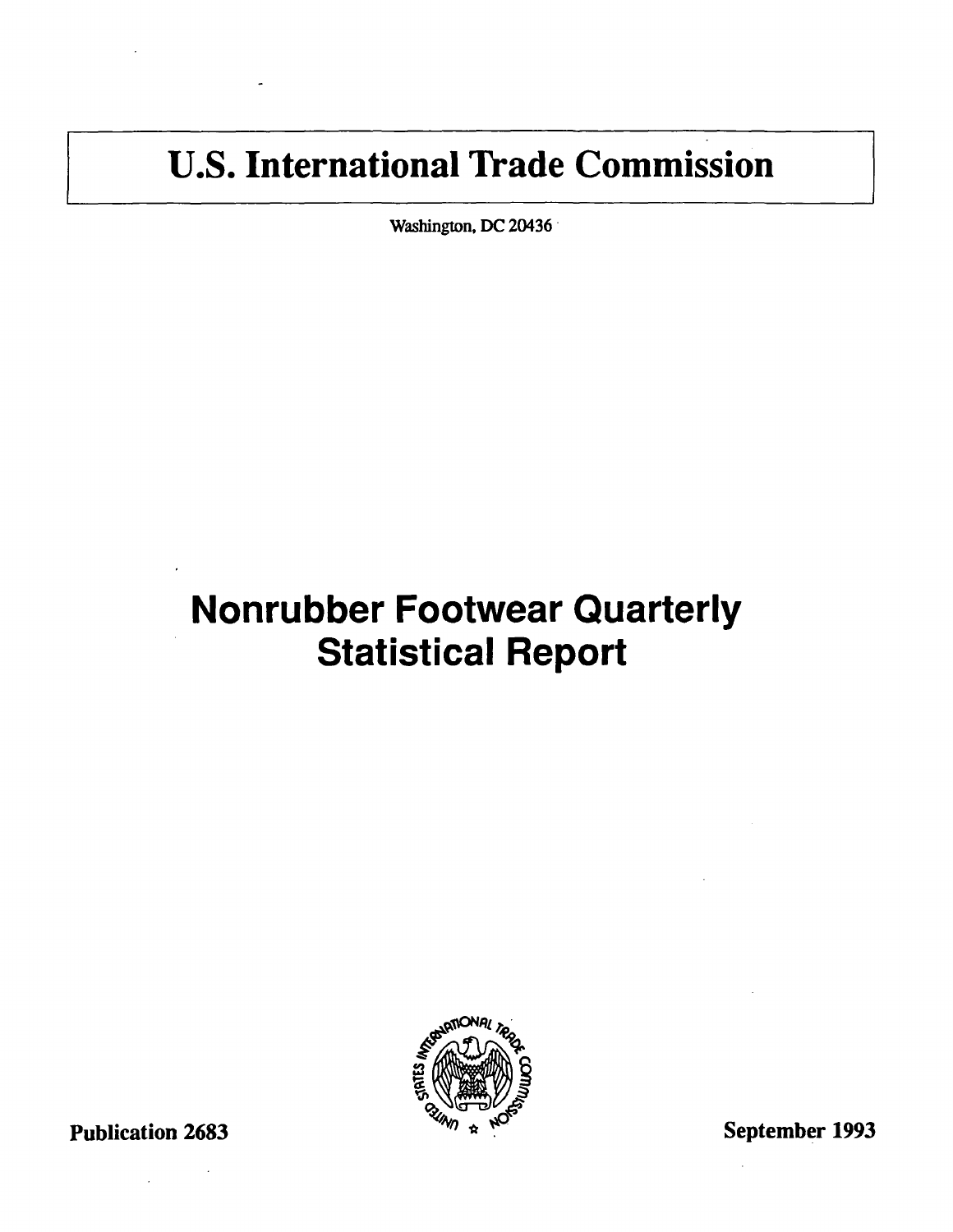$\mathcal{L}(\mathcal{L}^{\mathcal{L}})$  and  $\mathcal{L}^{\mathcal{L}}$  and  $\mathcal{L}^{\mathcal{L}}$  and  $\mathcal{L}^{\mathcal{L}}$  $\mathcal{L}^{\text{max}}_{\text{max}}$  , where  $\mathcal{L}^{\text{max}}_{\text{max}}$ 

 $\label{eq:2.1} \mathcal{L}(\mathcal{L}(\mathcal{L})) = \mathcal{L}(\mathcal{L}(\mathcal{L})) = \mathcal{L}(\mathcal{L}(\mathcal{L})) = \mathcal{L}(\mathcal{L}(\mathcal{L})) = \mathcal{L}(\mathcal{L}(\mathcal{L})) = \mathcal{L}(\mathcal{L}(\mathcal{L})) = \mathcal{L}(\mathcal{L}(\mathcal{L})) = \mathcal{L}(\mathcal{L}(\mathcal{L})) = \mathcal{L}(\mathcal{L}(\mathcal{L})) = \mathcal{L}(\mathcal{L}(\mathcal{L})) = \mathcal{L}(\mathcal{L}(\mathcal{L})) = \math$ 

 $\label{eq:2.1} \frac{1}{\sqrt{2}}\int_{\mathbb{R}^3} \frac{1}{\sqrt{2}}\left(\frac{1}{\sqrt{2}}\right)^2\frac{1}{\sqrt{2}}\left(\frac{1}{\sqrt{2}}\right)^2\frac{1}{\sqrt{2}}\left(\frac{1}{\sqrt{2}}\right)^2.$ 

 $\bar{\gamma}$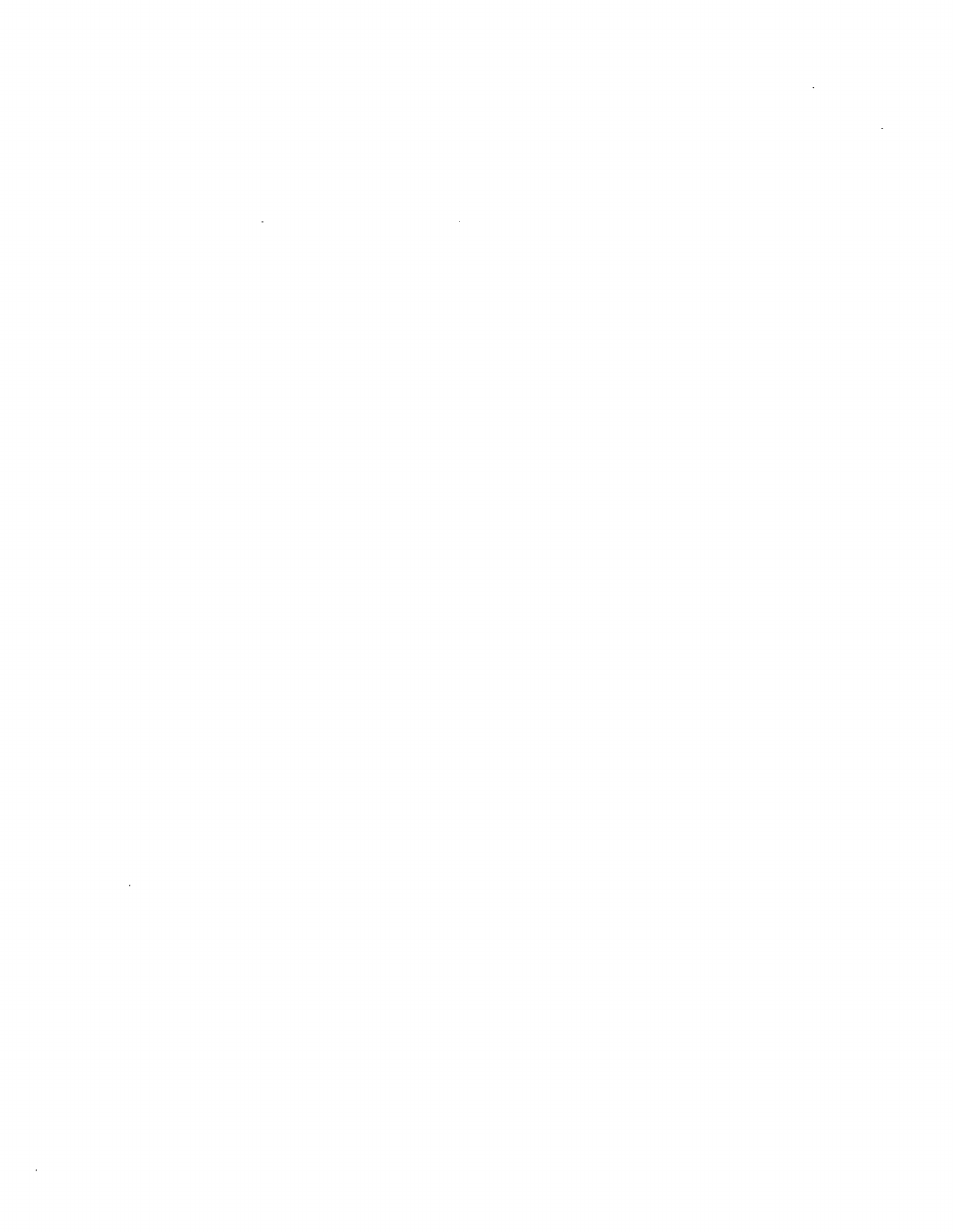#### PREFACE

This series of quarterly reports on the U.S. nonrubber footwear industry is published by the U.S. International Trade Commission pursuant to a request from the Senate Committee on Finance. In a letter received on August 10, 1984, the Committee requested that the Commission institute an investigation under section 332 of the Tariff Act of 1930 (19 U.S.C. 1332) for the purpose of preparing and publishing quarterly reports on nonrubber footwear. In response to this request, the Commission instituted investigation No. 332-191 on August 28, 1984.

The Committee requested the reports in order that it might monitor the condition of the industry on a quarterly basis. The Committee requested that the quarterly reports include data on (1) production and/or shipments, (2) imports, (3) exports, (4) apparent consumption, (5) market share, (6) employment, and (7) unemployment. In addition, the Committee requested that the Commission provide, on an annual basis, information on plant closings in the industry. The Commission publishes information on plant closings in the reports covering the fourth quarter of each year.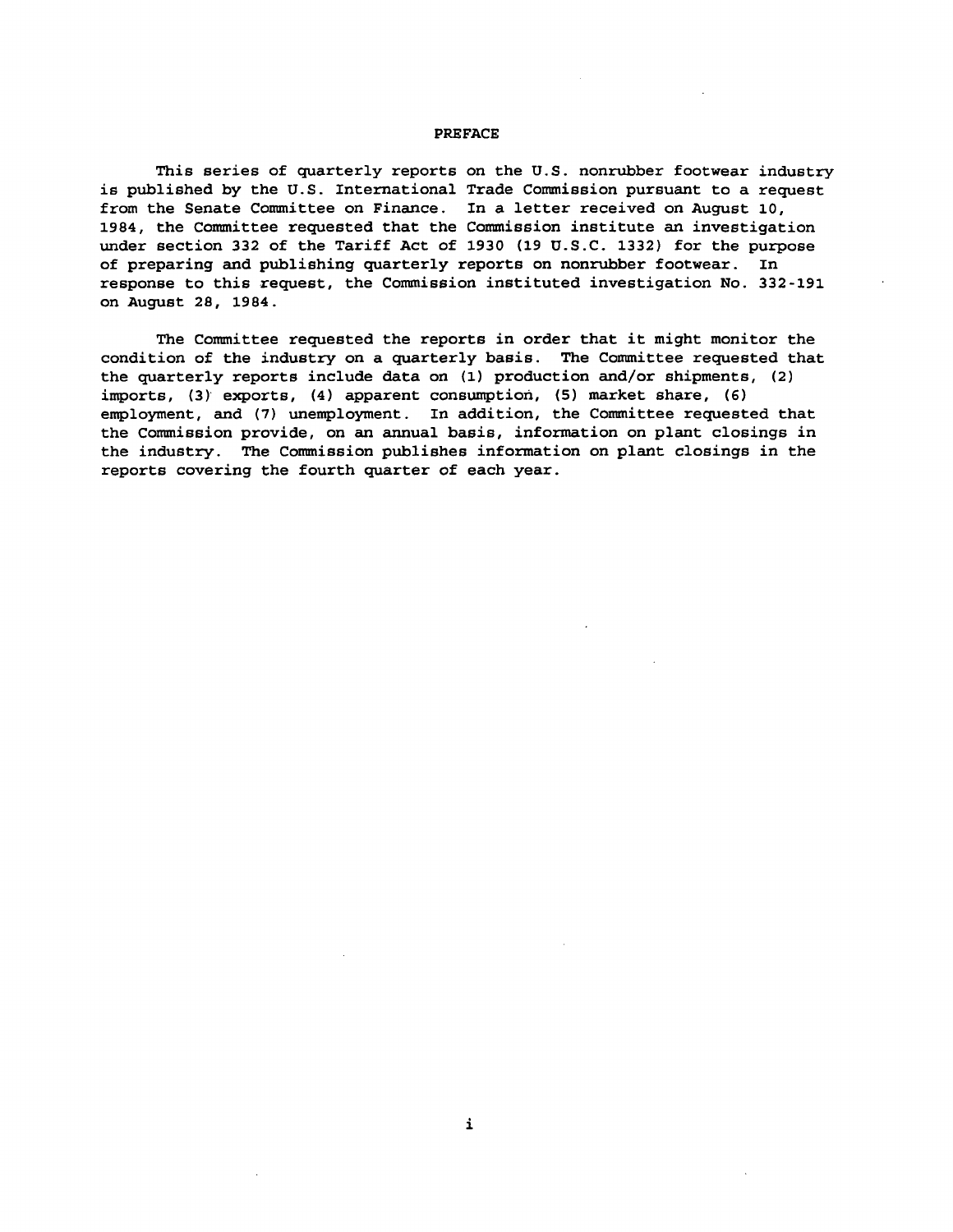$\label{eq:2.1} \frac{1}{2} \sum_{i=1}^n \frac{1}{2} \sum_{j=1}^n \frac{1}{2} \sum_{j=1}^n \frac{1}{2} \sum_{j=1}^n \frac{1}{2} \sum_{j=1}^n \frac{1}{2} \sum_{j=1}^n \frac{1}{2} \sum_{j=1}^n \frac{1}{2} \sum_{j=1}^n \frac{1}{2} \sum_{j=1}^n \frac{1}{2} \sum_{j=1}^n \frac{1}{2} \sum_{j=1}^n \frac{1}{2} \sum_{j=1}^n \frac{1}{2} \sum_{j=1}^n \frac{$  $\label{eq:2.1} \frac{1}{\sqrt{2\pi}}\int_{0}^{\infty} \frac{1}{\sqrt{2\pi}}\left(\frac{1}{\sqrt{2\pi}}\right)^{2\alpha} \frac{1}{\sqrt{2\pi}}\frac{1}{\sqrt{2\pi}}\int_{0}^{\infty} \frac{1}{\sqrt{2\pi}}\frac{1}{\sqrt{2\pi}}\frac{1}{\sqrt{2\pi}}\frac{1}{\sqrt{2\pi}}\frac{1}{\sqrt{2\pi}}\frac{1}{\sqrt{2\pi}}\frac{1}{\sqrt{2\pi}}\frac{1}{\sqrt{2\pi}}\frac{1}{\sqrt{2\pi}}\frac{1}{\sqrt{2\pi}}\$ 

 $\label{eq:2.1} \frac{1}{\sqrt{2}}\left(\frac{1}{\sqrt{2}}\right)^{2} \left(\frac{1}{\sqrt{2}}\right)^{2} \left(\frac{1}{\sqrt{2}}\right)^{2} \left(\frac{1}{\sqrt{2}}\right)^{2} \left(\frac{1}{\sqrt{2}}\right)^{2} \left(\frac{1}{\sqrt{2}}\right)^{2} \left(\frac{1}{\sqrt{2}}\right)^{2} \left(\frac{1}{\sqrt{2}}\right)^{2} \left(\frac{1}{\sqrt{2}}\right)^{2} \left(\frac{1}{\sqrt{2}}\right)^{2} \left(\frac{1}{\sqrt{2}}\right)^{2} \left(\$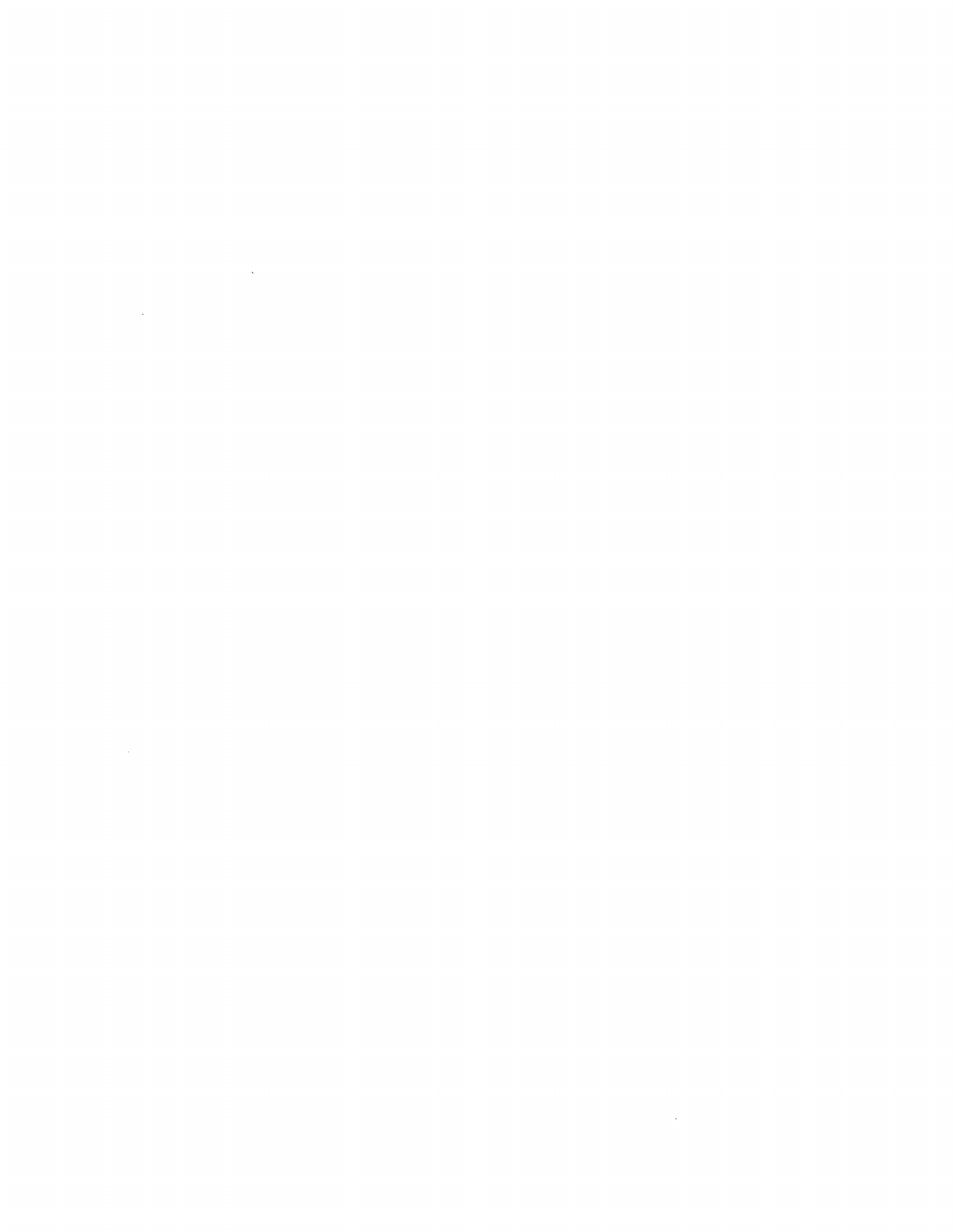#### HIGHLIGHTS

U.S. production. -- Nonrubber footwear output in the second quarter of 1993 rose by 4 percent over that in the corresponding period of 1992, bringing the total increase in the first half to almost 3 percent.<sup>1</sup> The value of U.S. producers' shipments grew by a much greater 19 percent in the second quarter, bringing the total gain in shipments in the first half to almost 21 percent.

Despite the gain in production, the U.S. industry saw its share of the domestic nonrubber footwear market by volume fall slightly in the first half to 12 percent, down from nearly 13 percent in the 1992 period. The industry did, however, expand its market share by value to 29 percent, up from 26 percent. The industry workforce continued to shrink in size in the second quarter, bringing total employment down by 4 percent so far this year.

U.S. imports. -- Nonrubber footwear imports accelerated in the second quarter of 1993, rising by 18 percent in volume and by 15 percent in value over those in the 1992 period. Imports so far this year are up by about 9 percent in both volume and value to 531 million pairs valued at nearly \$4.4 billion. Imports' share of the domestic market in the first half rose slightly by volume to 88 percent but fell somewhat by value to 72 percent.

The percentage increase in import volume in the second quarter was the largest quarterly gain since the first quarter of 1986. China continued to generate most of this import growth. Its shipments rose by 39 percent in the second quarter and are up by 28 percent so far this year to almost 300 million pairs valued at \$1.7 billion. Consequently, China captured 49 percent of the U.S. market in the first half. During this period, footwear from China had an average cost of \$5.81 a pair (customs value), which is about one-half of the average cost of \$11.35 for such shoes from all other sources.

Other significant suppliers showing double-digit import growth so far this year are Brazil and Indonesia, both of which moved ahead of Korea and Taiwan in 1992 to become the largest volume suppliers after China. Brazil's shipments rose by 26 percent in the second quarter and are up by 16 percent so far this year to 64 million pairs valued at \$631 million. Imports from Indonesia grew by 31 percent in the second quarter and are up by 23 percent in the first half to 42 million pairs valued at nearly \$350 million.

Once Taiwan and Korea were the major shoe manufacturers in the world, but rising production costs have spurred firms there to move operations offshore, mainly to China and Indonesia. As a result, the total volume of nonrubber footwear imports from Taiwan and Korea fell by slightly more than half between 1990 and 1992. The decline continued in 1993, during which time their combined shipments decreased by 40 percent in the first half to 52 million pairs valued at \$632 million.

<sup>&</sup>lt;sup>1</sup> The U.S. Department of Commerce, U.S. Bureau of the Census, revised its previously published preliminary figures for nonrubber footwear production for the first quarter of 1993. The revised data show that such production in the first quarter rose by 1 percent over the corresponding period of 1992, rather than having fallen by 4 percent, as reported in USITC Nonrubber Footwear Quarterly Statistical Report, USITC Publication 2654, June 1993.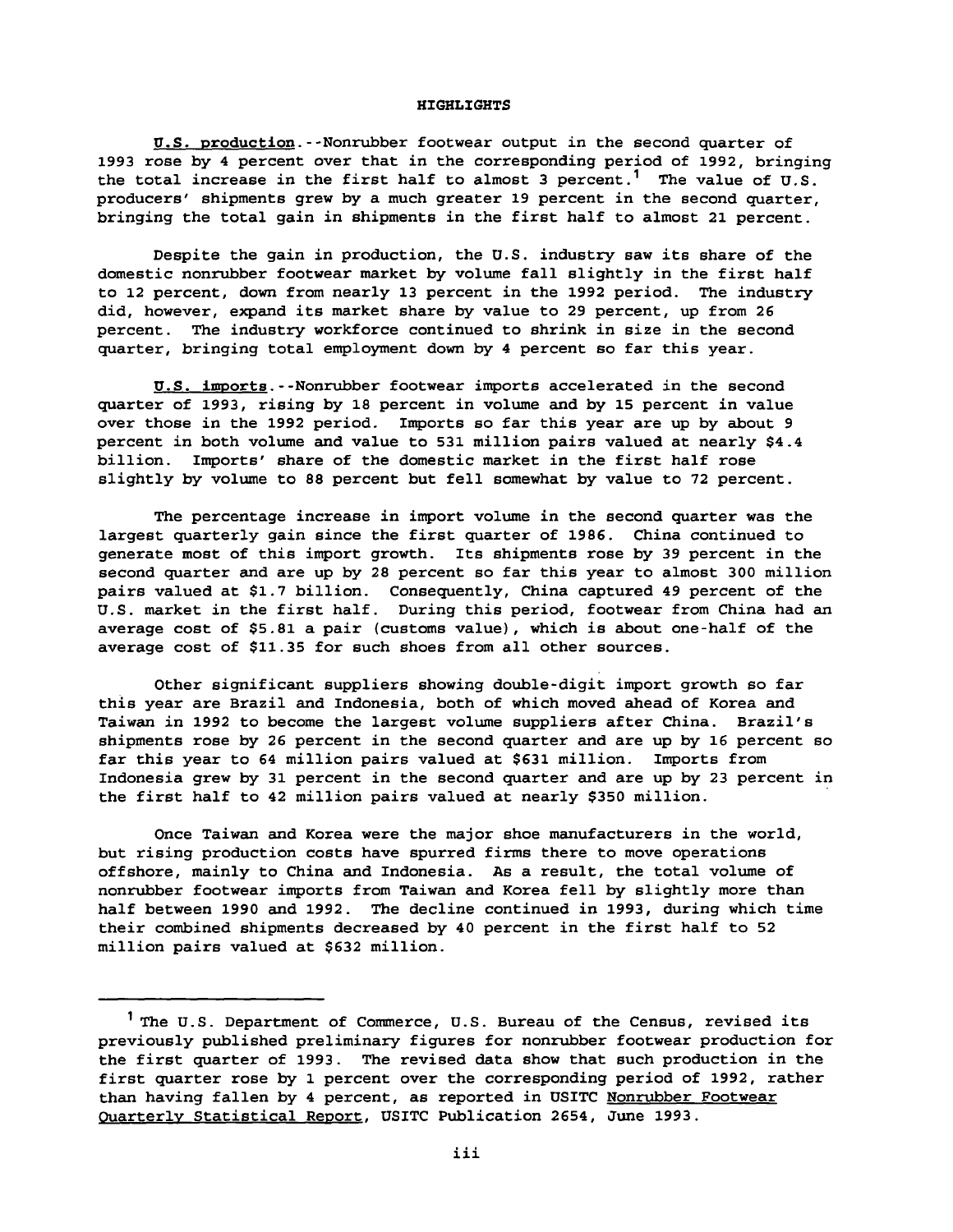$\label{eq:2.1} \frac{1}{\sqrt{2}}\int_{\mathbb{R}^3}\frac{1}{\sqrt{2}}\left(\frac{1}{\sqrt{2}}\right)^2\frac{1}{\sqrt{2}}\left(\frac{1}{\sqrt{2}}\right)^2\frac{1}{\sqrt{2}}\left(\frac{1}{\sqrt{2}}\right)^2\frac{1}{\sqrt{2}}\left(\frac{1}{\sqrt{2}}\right)^2.$ 

 $\label{eq:2.1} \frac{1}{\sqrt{2}}\int_{\mathbb{R}^3}\frac{1}{\sqrt{2}}\left(\frac{1}{\sqrt{2}}\right)^2\frac{1}{\sqrt{2}}\left(\frac{1}{\sqrt{2}}\right)^2\frac{1}{\sqrt{2}}\left(\frac{1}{\sqrt{2}}\right)^2\frac{1}{\sqrt{2}}\left(\frac{1}{\sqrt{2}}\right)^2.$ 

المناسبة المستقلة المناسبة المناسبة المناسبة المناسبة المناسبة المناسبة المناسبة المناسبة المناسبة المناسبة ال<br>والمناسبة المناسبة المناسبة المناسبة المناسبة المناسبة المناسبة المناسبة المناسبة المناسبة المناسبة المناسبة ا

 $\label{eq:2.1} \frac{1}{\sqrt{2}}\int_{\mathbb{R}^3}\frac{1}{\sqrt{2}}\left(\frac{1}{\sqrt{2}}\right)^2\frac{1}{\sqrt{2}}\left(\frac{1}{\sqrt{2}}\right)^2\frac{1}{\sqrt{2}}\left(\frac{1}{\sqrt{2}}\right)^2\frac{1}{\sqrt{2}}\left(\frac{1}{\sqrt{2}}\right)^2\frac{1}{\sqrt{2}}\left(\frac{1}{\sqrt{2}}\right)^2\frac{1}{\sqrt{2}}\frac{1}{\sqrt{2}}\frac{1}{\sqrt{2}}\frac{1}{\sqrt{2}}\frac{1}{\sqrt{2}}\frac{1}{\sqrt{2}}$ 

 $\mathcal{L}(\mathcal{L}^{\mathcal{L}})$  and  $\mathcal{L}^{\mathcal{L}}$  and  $\mathcal{L}^{\mathcal{L}}$  and  $\mathcal{L}^{\mathcal{L}}$ 

 $\label{eq:2.1} \frac{1}{2} \int_{\mathbb{R}^3} \frac{1}{\sqrt{2}} \, \frac{1}{\sqrt{2}} \, \frac{1}{\sqrt{2}} \, \frac{1}{\sqrt{2}} \, \frac{1}{\sqrt{2}} \, \frac{1}{\sqrt{2}} \, \frac{1}{\sqrt{2}} \, \frac{1}{\sqrt{2}} \, \frac{1}{\sqrt{2}} \, \frac{1}{\sqrt{2}} \, \frac{1}{\sqrt{2}} \, \frac{1}{\sqrt{2}} \, \frac{1}{\sqrt{2}} \, \frac{1}{\sqrt{2}} \, \frac{1}{\sqrt{2}} \, \frac{1}{\sqrt{2}} \,$  $\mathcal{L}^{\mathcal{L}}(\mathcal{L}^{\mathcal{L}}(\mathcal{L}^{\mathcal{L}}(\mathcal{L}^{\mathcal{L}}(\mathcal{L}^{\mathcal{L}}(\mathcal{L}^{\mathcal{L}}(\mathcal{L}^{\mathcal{L}}(\mathcal{L}^{\mathcal{L}}(\mathcal{L}^{\mathcal{L}}(\mathcal{L}^{\mathcal{L}}(\mathcal{L}^{\mathcal{L}}(\mathcal{L}^{\mathcal{L}}(\mathcal{L}^{\mathcal{L}}(\mathcal{L}^{\mathcal{L}}(\mathcal{L}^{\mathcal{L}}(\mathcal{L}^{\mathcal{L}}(\mathcal{L}^{\mathcal{L$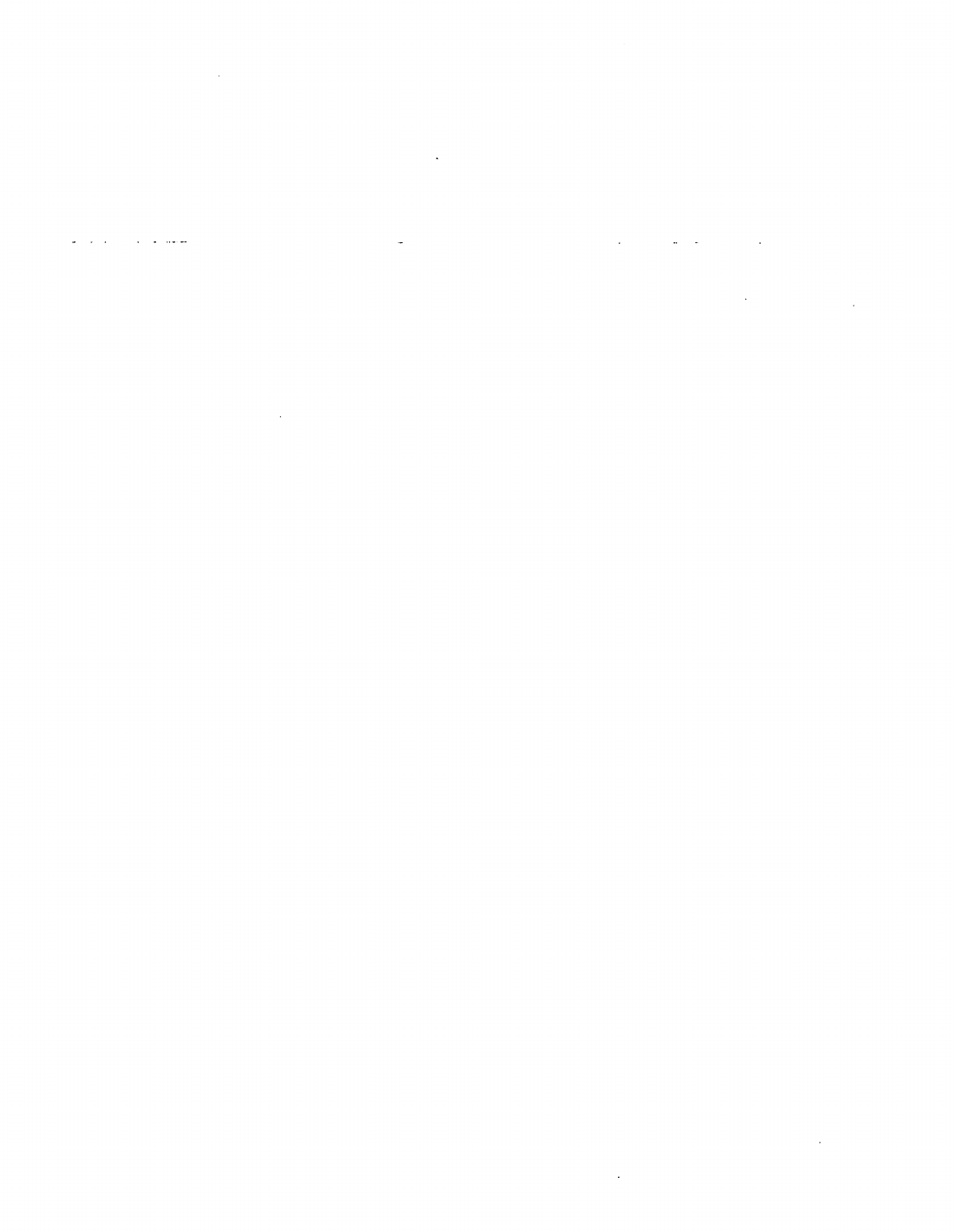### CONTENTS

 $\mathcal{L}$ 

 $\sim 10^{-11}$ 

 $\sim$ 

 $\ddot{\phantom{a}}$ 

 $\overline{\phantom{a}}$ 

 $\lambda$ 

### Statistical tables

| $\mathbf 1$ . | Nonrubber footwear: U.S. producers' shipments, imports for<br>consumption, exports of domestic merchandise, and apparent                                                                                                                                              |   |
|---------------|-----------------------------------------------------------------------------------------------------------------------------------------------------------------------------------------------------------------------------------------------------------------------|---|
| 2.            | consumption, 1988-92 and by quarters, January 1992-June 1993<br>Employment in the U.S. nonrubber footwear industry, unemployment<br>rate for the nonrubber footwear industry (SIC 314), Producer<br>Price Index for footwear (BLS code 043), and Consumer Price Index |   |
|               | for footwear of leather and nonleather, 1988-92 and by quarters,<br>January 1992-June 1993                                                                                                                                                                            | 2 |
| З.            | Nonrubber footwear: U.S. imports for consumption, by principal<br>sources, January-June 1991-93, April-June 1991-93, and annual                                                                                                                                       |   |
| 4.            | $1991 - 92$<br>Rubber footwear: U.S. production, imports for consumption,                                                                                                                                                                                             |   |
|               | exports of domestic merchandise, and apparent consumption,                                                                                                                                                                                                            |   |
| 5.            | 1988-92 and by quarters, January 1992-June 1993<br>Fabric upper footwear with rubber or plastic soles: U.S. imports<br>for consumption, by principal sources, January-June 1991-93,                                                                                   | 4 |
| 6.            | April-June 1991-93, and annual 1991-92                                                                                                                                                                                                                                | 5 |
|               | Protective footwear: U.S. imports for consumption, by principal<br>sources, January-June 1991-93, April-June 1991-93, and annual                                                                                                                                      |   |
| 7.            | $1991 - 92$ .<br>Nonrubber footwear: U.S. exports of domestic merchandise, by                                                                                                                                                                                         | 6 |
|               | principal markets, January-June 1991-93, April-June 1991-93, and                                                                                                                                                                                                      |   |
|               | annual 1991-92                                                                                                                                                                                                                                                        |   |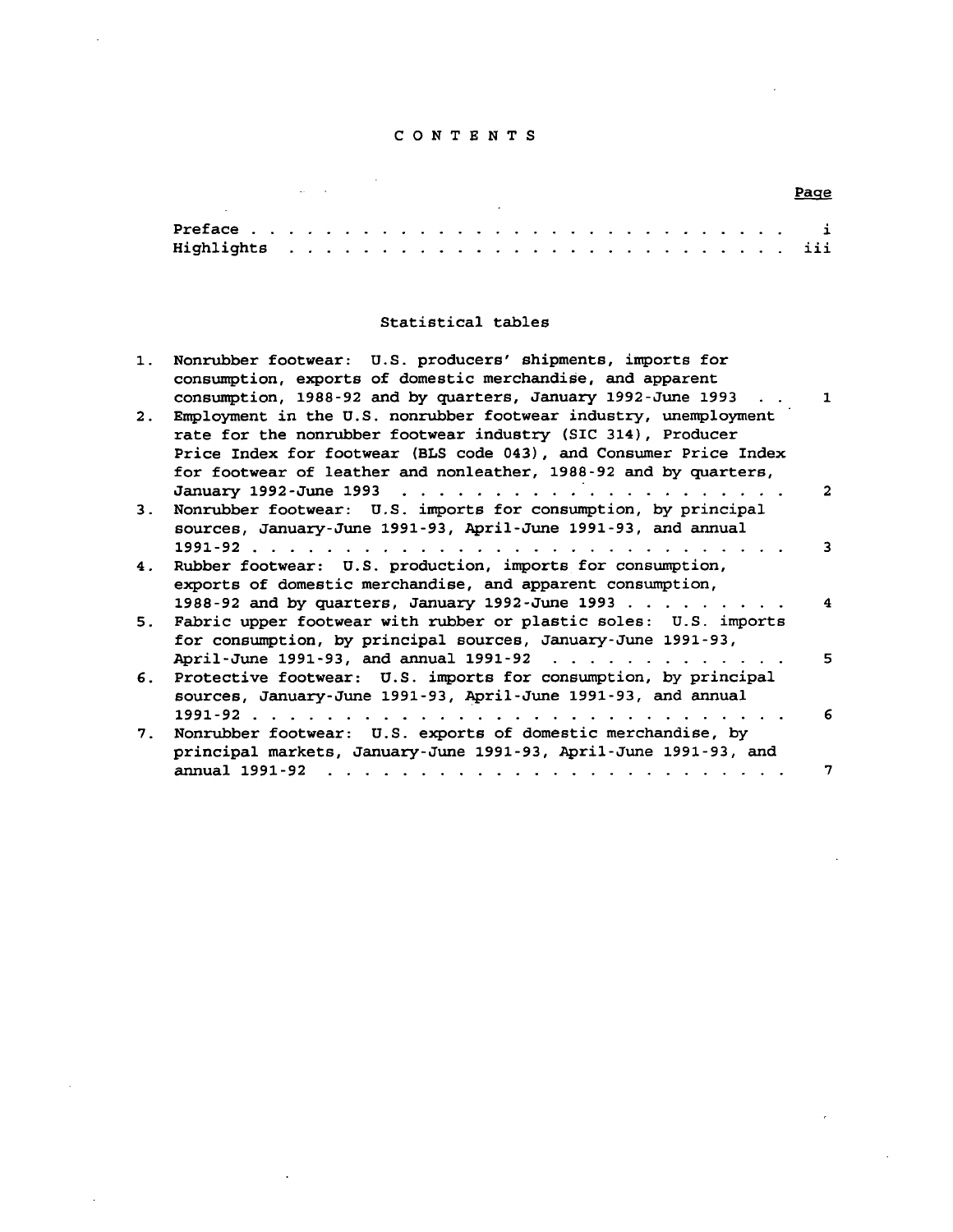$\label{eq:2.1} \frac{1}{2} \sum_{i=1}^n \frac{1}{2} \sum_{j=1}^n \frac{1}{2} \sum_{j=1}^n \frac{1}{2} \sum_{j=1}^n \frac{1}{2} \sum_{j=1}^n \frac{1}{2} \sum_{j=1}^n \frac{1}{2} \sum_{j=1}^n \frac{1}{2} \sum_{j=1}^n \frac{1}{2} \sum_{j=1}^n \frac{1}{2} \sum_{j=1}^n \frac{1}{2} \sum_{j=1}^n \frac{1}{2} \sum_{j=1}^n \frac{1}{2} \sum_{j=1}^n \frac{$  $\label{eq:2.1} \frac{1}{\sqrt{2}}\int_{\mathbb{R}^3}\frac{1}{\sqrt{2}}\left(\frac{1}{\sqrt{2}}\int_{\mathbb{R}^3}\frac{1}{\sqrt{2}}\left(\frac{1}{\sqrt{2}}\int_{\mathbb{R}^3}\frac{1}{\sqrt{2}}\left(\frac{1}{\sqrt{2}}\int_{\mathbb{R}^3}\frac{1}{\sqrt{2}}\right)\frac{1}{\sqrt{2}}\right)\frac{1}{\sqrt{2}}\right)=\frac{1}{2}\int_{\mathbb{R}^3}\frac{1}{\sqrt{2}}\int_{\mathbb{R}^3}\frac{1}{\sqrt{2}}\frac{1}{\$ 

 $\mathcal{L}(\mathcal{L}(\mathcal{L}))$  . The set of  $\mathcal{L}(\mathcal{L})$  and  $\mathcal{L}(\mathcal{L})$  $\mathcal{L}^{\text{max}}_{\text{max}}$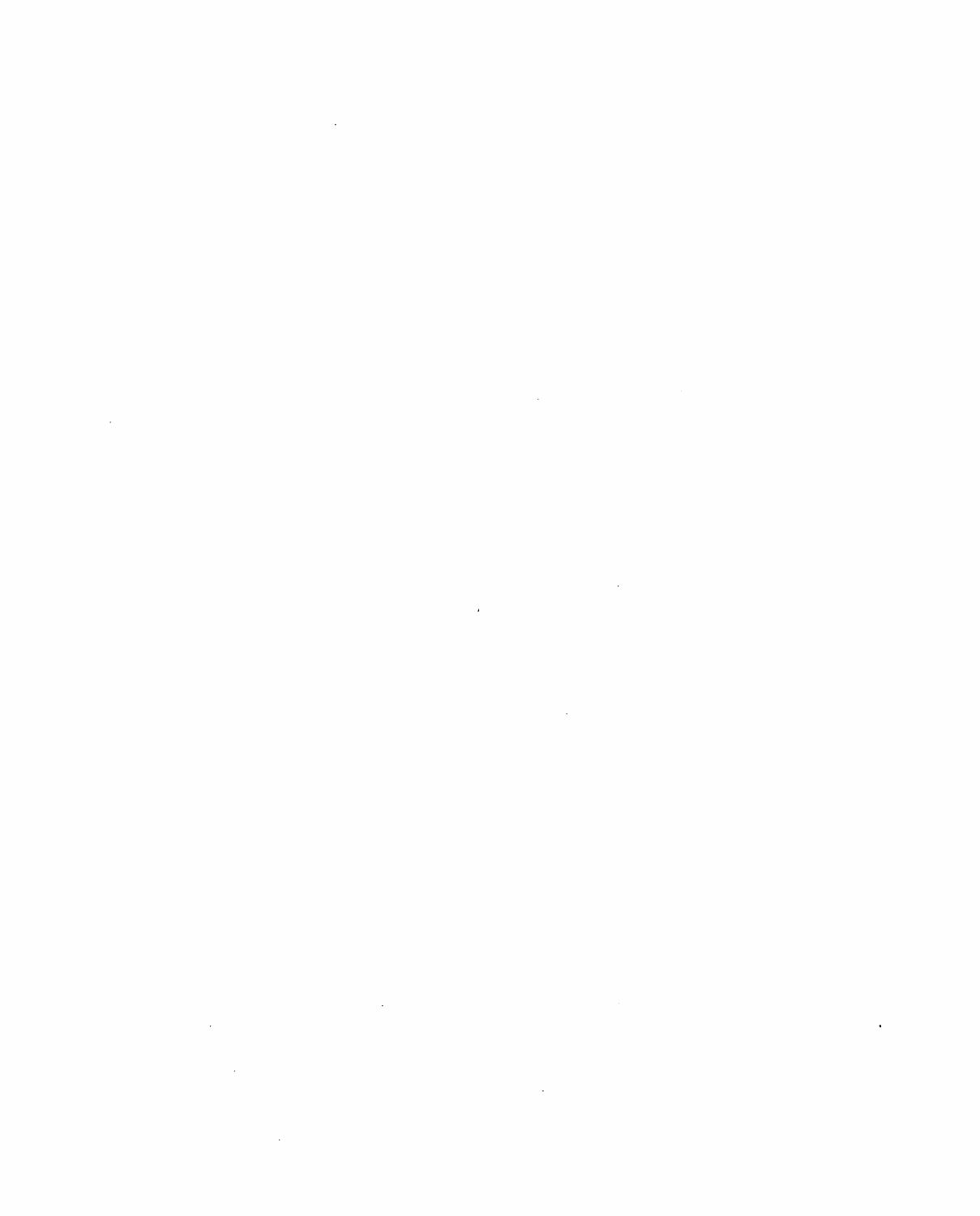Table 1

Nonrubber footwear: U.S. producers' shipments, imports for consumption, exports of domestic merchandise, and apparent consumption, 1988-92 and by quarters, January 1992-June 1993

|                     |                            |                          |                |                         |                                         | Change from year-earlier period1/ |             |                |                         |  |  |  |
|---------------------|----------------------------|--------------------------|----------------|-------------------------|-----------------------------------------|-----------------------------------|-------------|----------------|-------------------------|--|--|--|
| Period              | Production/<br>shipments2/ | Imports                  | <b>Exports</b> | Apparent<br>consumption | Ratio of<br>imports to<br>consumption1/ | Production/<br>shipments          | Imports     | <b>Exports</b> | Apparent<br>consumption |  |  |  |
|                     |                            | Quantity (million pairs) |                |                         |                                         |                                   | Percent     |                |                         |  |  |  |
| $1988$              | 235.1                      | 903.1                    | 15.6           | 1,122.6                 | 80                                      | 2                                 | -4          | 7              | -3                      |  |  |  |
| 1989                | 221.8                      | 860.4                    | 14.4.          | 1,067.8                 | 81                                      | -6                                | -5          | -8             | -5                      |  |  |  |
| 1990                | 184.6                      | 897.5                    | 15.2           | 1,066.9                 | 84                                      | - 17                              | 4           | 5              | -0                      |  |  |  |
| 1991                | 169.0                      | 937.2                    | 18.1           | 1,088.0                 | 86                                      | -8                                | 4           | 19             | 2                       |  |  |  |
| 1992.<br>.<br>1992: | 164.9                      | 974.2                    | 21.4           | 1,117.7                 | 87                                      | $-2$                              | 4           | 18             | 3                       |  |  |  |
| Jan.-Mar            | 41.2                       | 261.5                    | 5.3            | 297.5                   | 88                                      | - 14                              | 12          | 18             | 7                       |  |  |  |
| Apr.-Jun            | 40.8                       | 222.5                    | 5.6            | 257.7                   | 86                                      | 8                                 | 5           | 17             | 5                       |  |  |  |
| Jul.-Sep            | 43.7                       | 268.1                    | 5.3            | 306.5                   | 87                                      | 4                                 | 4           | 15             | 4                       |  |  |  |
| Oct.-Dec<br>1993:3/ | 39.2                       | 222.1                    | 5.2            | 256.1                   | 87                                      | -5                                | $-5$        | 23             | -5                      |  |  |  |
| Jan.-Mar            | 41.6                       | 269.2                    | 4.8            | 306.0                   | 88                                      | 1                                 | 3           | $-10$          | 3                       |  |  |  |
| Apr.-Jun            | 42.5                       | 261.9                    | 5.4            | 299.0                   | 88                                      | 4                                 | 18          | $-2$           | 16                      |  |  |  |
|                     |                            | Value (million dollars)  |                |                         |                                         |                                   | Percent     |                |                         |  |  |  |
| $1988$              | 3,634.1                    | 7,555.4                  | 217.2          | 10,972.3                | 69                                      | 0                                 | 10          | 31             | 6                       |  |  |  |
| $1989$              | 3,752.8                    | 7,438.5                  | 179.4          | 11,011.9                | 68                                      | 3                                 | $-2$        | $-17$          | 0                       |  |  |  |
| 1990                | 3,671.8                    | 8,408.5                  | 254.5          | 11,825.8                | 71                                      | $-2$                              | 13          | 42             | $\overline{7}$          |  |  |  |
| 1991                | 3,521.4                    | 8,311.9                  | 305.6          | 11,527.7                | 72                                      | $-4$                              | $-1$        | 20             | -3                      |  |  |  |
| 1992                | 3,562.1                    | 8,587.5                  | 341.9          | 11,807.7                | 73                                      | $\mathbf{1}$                      | 3           | 12             | $\overline{c}$          |  |  |  |
| 1992:               |                            |                          |                |                         |                                         |                                   |             |                |                         |  |  |  |
| Jan.-Mar            | 788.8                      | 2,044.1                  | 78.7           | 2,754.2                 | 74                                      | -17                               | 6           | 12             | $-1$                    |  |  |  |
| Apr.-Jun            | 814.0                      | 1,970.0                  | 83.2           | 2,700.9                 | 73                                      | 5                                 | 3           | 8              | 5                       |  |  |  |
| $Jul.-Sep$          | 949.0                      | 2,510.6                  | 94.9           | 3.364.6                 | 75                                      | 3                                 | 5           | 16             | 6                       |  |  |  |
| $Oct.-Dec$          | 1,010.3                    | 2,062.9                  | 85.1           | 2,988.0                 | 69                                      | 16                                | $\mathbf 0$ | 11             | 6                       |  |  |  |
| 1993:3/             |                            |                          |                |                         |                                         |                                   |             |                |                         |  |  |  |
| Jan.-Mar            | 966.7                      | 2,110.2                  | 73.8           | 3,003.0                 | 70                                      | 23                                | 3           | -6             | 9                       |  |  |  |
| Apr.-Jun            | 967.3                      | 2,262.8                  | 82.0           | 3,148.1                 | 72                                      | 19                                | 15          | $-1$           | 17                      |  |  |  |
|                     |                            |                          |                |                         |                                         |                                   |             |                |                         |  |  |  |

1/Percentages based on unrounded data.

2/"0uantity" represents U.S. production, and "value" represents shipments of domestically manufactured footwear. 3/Preliminary.

Note.--Because of rounding, figures may not add to totals shown.

Source: Compiled by the U.S. International Trade Commission from official statistics of the U.S. Department of Commerce.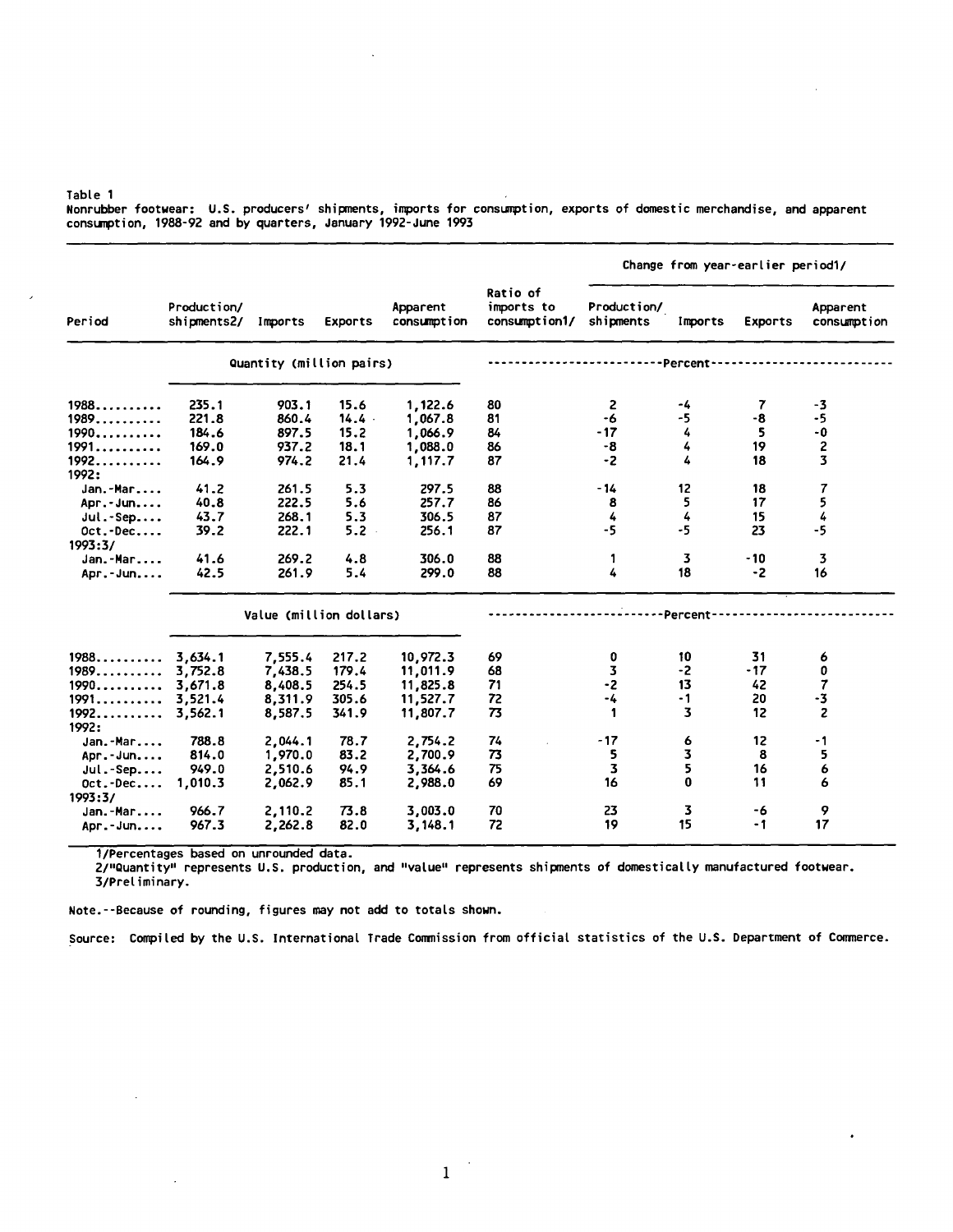#### Table 2

Employment in the U.S. nonrubber footwear industry, unemployment rate for the nonrubber footwear industry (SIC 314), Producer Price Index for footwear (BLS code 043), and Consumer Price Index for footwear of leather and nonleather, 1988-92 and by quarters, January 1992-June 1993

|               | Employment |                         | Change from<br>year-earlier period |                       |                        |                            |                            |  |
|---------------|------------|-------------------------|------------------------------------|-----------------------|------------------------|----------------------------|----------------------------|--|
| Period        | Total      | Production              | Total<br>employment                | Production<br>workers | Unemployment<br>rate1/ | Producer<br>Price<br>Index | Consumer<br>Price<br>Index |  |
|               |            | -----1,000 workers----- |                                    | -Percent-             |                        | $(1982=100)$               | $(1982 - 1984 = 100)$      |  |
| $1988 \dots $ | 82.5       | 70.2                    | -2                                 | -3                    | 10.4                   | 115.1                      | 109.9                      |  |
| $1989$        | 77.3       | 65.9                    | -6                                 | -6                    | 9.9                    | 120.8                      | 114.4                      |  |
| $1990$        | 73.9       | 62.7                    | -4                                 | $-5$                  | 8.0                    | 125.6                      | 117.4                      |  |
| 1991          | 67.3       | 56.6                    | -9                                 | $-10$                 | 12.4                   | 128.6                      | 120.9                      |  |
| $1992 \dots $ | 63.8       | 53.2                    | $-5$                               | -6                    | 12.6                   | 131.0                      | 124.7                      |  |
| 1992:         |            |                         |                                    |                       |                        |                            |                            |  |
| Jan.-Mar      | 63.6       | 53.2                    |                                    | -8                    | 11.4                   | 130.5                      | 122.9                      |  |
| Apr.-Jun      | 64.2       | 53.9                    | $-8$<br>-5                         | -5                    | 17.0                   | 129.0                      | 125.7                      |  |
| $Jul.-Sep$    | 64.3       | 53.3                    | $-4$                               | -6                    | 11.7                   | 132.2                      | 125.2                      |  |
| $Oct.-Dec.$   | 63.2       | 52.5                    | -4                                 | -4                    | 10.2                   | 132.3                      | 125.0                      |  |
| 1993:2/       |            |                         |                                    |                       |                        |                            |                            |  |
| Jan.-Mar      | 61.2       | 50.7                    | -4                                 | -5                    | 11.0                   | 133.7                      | 126.2                      |  |
| Apr.-Jun      | 61.3       | 51.1                    | $-5$                               | -5                    | 12.2                   | 134.1                      | 125.9                      |  |

1/Data on quarterly unemployment rates are subject to considerable fluctuation because of the small sample used, and therefore should be used with caution. 2/Prel iminary.

Source: Compiled by the U.S. International Trade Commission from official statistics of the U.S. Department of Labor.

 $\ddot{\phantom{a}}$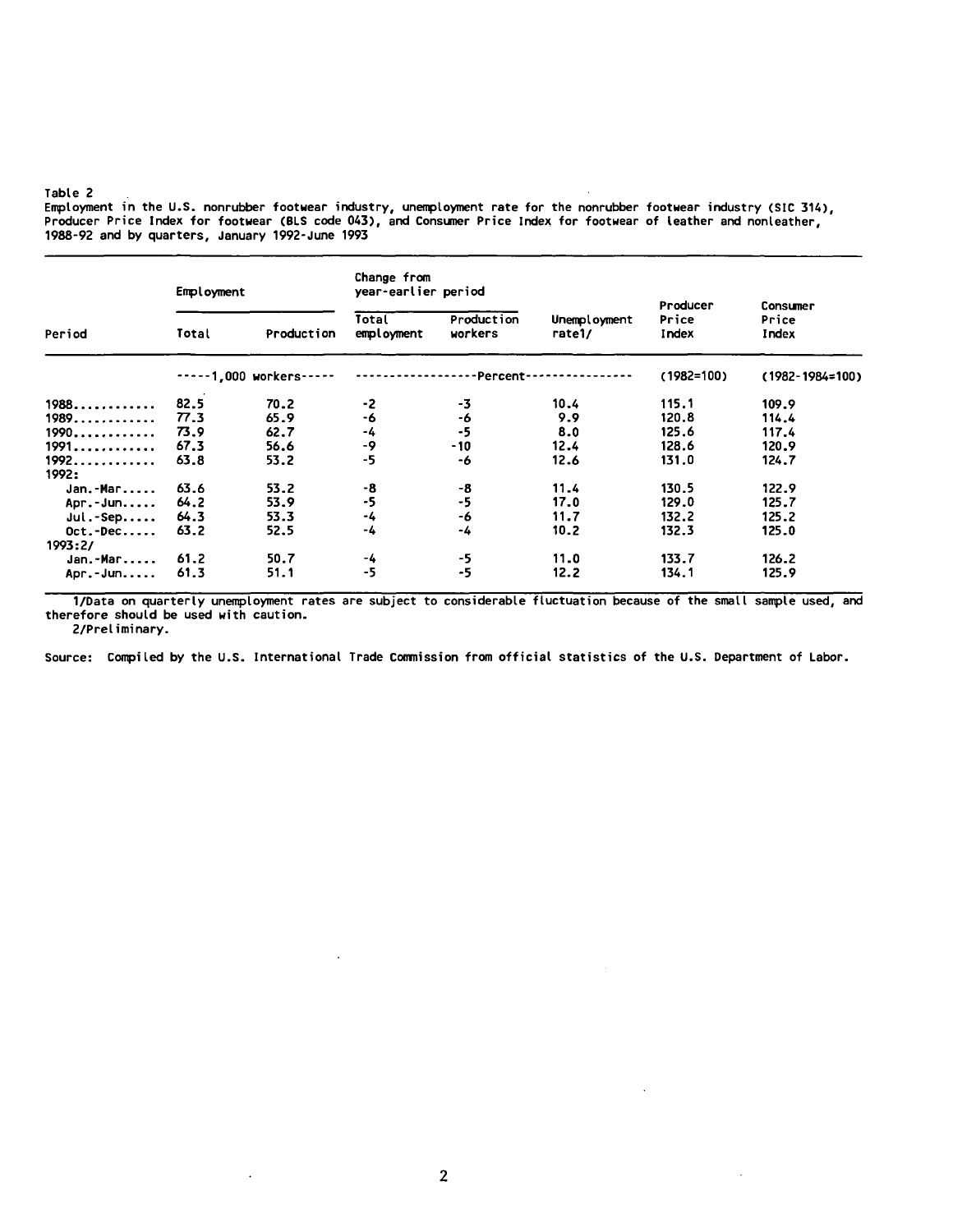| Table 3.--Nonrubber footwear: U.S. imports for consumption, by principal sources, |  |
|-----------------------------------------------------------------------------------|--|
| January-June 1991-93, April-June 1991-93, and annual 1991-92                      |  |

 $\sim 10^7$ 

 $\sim 10^{-1}$ 

| January-June--                                  |                      |                            |                     | Per-<br>centage                                                                                                                                           | <b>April-June--</b>        |                     |                     | Per-<br>centage                                                   |                      |                        |                                                                                                                                                                                               |
|-------------------------------------------------|----------------------|----------------------------|---------------------|-----------------------------------------------------------------------------------------------------------------------------------------------------------|----------------------------|---------------------|---------------------|-------------------------------------------------------------------|----------------------|------------------------|-----------------------------------------------------------------------------------------------------------------------------------------------------------------------------------------------|
| Source                                          | 1991                 | 1992                       | 1993                | change,<br>Jan.-<br>June<br>1993<br>from<br>Jan.-<br>June<br>1992                                                                                         | 1991                       | 1992                | 1993                | change,<br>Арг.-<br>June<br>1993<br>from<br>Apr.-<br>June<br>1992 | 1991                 | 1992                   | Per-<br>centage<br>change,<br>1992<br>from<br>1991                                                                                                                                            |
|                                                 |                      |                            |                     |                                                                                                                                                           | (In thousands of pairs)    |                     |                     |                                                                   |                      |                        |                                                                                                                                                                                               |
| China                                           | 179,903<br>48,607    | 233,008                    | 298,966<br>64,497   | 28. S                                                                                                                                                     | 86,346                     | 107,680             | 149,675             | 39.0                                                              | 424,542              | 506,057                | 19.2                                                                                                                                                                                          |
| Brazil<br>Republic of Korea.                    | 56,613               | 55,548<br>38,895           | 21,517              | 16.1<br>44.7<br>$\blacksquare$                                                                                                                            | 23,155<br>29,540           | 25,244<br>19,069    | 31,791<br>11,059    | 25.9<br>42.0                                                      | 93,601<br>113,671    | 106,122<br>70,704      | 13.4<br>37.8<br>$\overline{\phantom{0}}$                                                                                                                                                      |
| $Itally$<br>Indonesia                           | 20,432<br>21,165     | 21,403<br>34,493           | 19,694<br>42,290    | 8.0<br>$\overline{\phantom{0}}$<br>22.6                                                                                                                   | 7,828<br>10,365            | 8,268<br>15,243     | 9,068<br>20,017     | 9.7<br>31.3                                                       | 33,115<br>51,014     | 34,798<br>76,806       | 5.1<br>50.6                                                                                                                                                                                   |
| Taiwan<br>Thailand                              | 68,251               | 48,764                     | 30,640              | 37.2<br>$\hskip1.6pt\hskip1.6pt\hskip1.6pt\hskip1.6pt\hskip1.6pt\hskip1.6pt\hskip1.6pt\hskip1.6pt\hskip1.6pt\hskip1.6pt\hskip1.6pt\hskip1.6pt\hskip1.6pt$ | 30,248                     | 21,305              | 13,717              | 35.6<br>$\overline{a}$                                            | 117,886              | 75,346                 | 36.1<br>۰                                                                                                                                                                                     |
| Spain                                           | 13,215<br>9,268      | 13,427<br>8,284            | 13,949<br>8,033     | 3.9<br>3.0                                                                                                                                                | 6,288<br>4,593             | 6,551<br>3,875      | 6,480<br>3,849      | $\blacksquare$<br>-1.1<br>$\blacksquare$<br>0.7                   | 24,522<br>17,500     | 25,500<br>15,476       | 4.0<br>11.6                                                                                                                                                                                   |
| Mexico                                          | 3,380                | 3,275                      | 3,534               | 7.9                                                                                                                                                       | 1,705                      | 1,789               | 1,723               | $\overline{\phantom{0}}$<br>3.7                                   | 6,436                | 6,979                  | 8.4                                                                                                                                                                                           |
| Hong Kong                                       | 6,125<br>2,231       | 7,232<br>2,908             | 6,263<br>3,393      | - 13.4<br>16.7                                                                                                                                            | 2,845<br>906               | 3,541<br>1,187      | 3,063<br>1,921      | $\qquad \qquad \blacksquare$<br>13.5<br>61.8                      | 12,653<br>4,091      | 13,779                 | 8.9                                                                                                                                                                                           |
| India<br>United Kingdom                         | 602                  | 829                        | 1,438               | 73.5                                                                                                                                                      | 318                        | 424                 | 685                 | 61.6                                                              | 1,331                | 4,569<br>2,248         | 11.7<br>68.9                                                                                                                                                                                  |
| Portugal<br>Philippines                         | 1,664<br>2,940       | 1,737<br>4,017             | 1,887<br>3,711      | 8.6<br>7.6                                                                                                                                                | 747<br>1,596               | 894<br>2,445        | 975<br>1,957        | 9.1<br>20.0                                                       | 3,070                | 3,523<br>9,185         | 14.8                                                                                                                                                                                          |
| France                                          | 392                  | 441                        | 480                 | 8.8                                                                                                                                                       | 162                        | 186                 | 252                 | 35.5                                                              | 8,411<br>870         | 919                    | 9.2<br>5.6                                                                                                                                                                                    |
| Germany<br>Colombia                             | 751<br>2,356         | 1,188<br>1,891             | 761<br>1,643        | - 35.9<br>$-13.1$                                                                                                                                         | 368<br>1,048               | 622<br>829          | 286<br>857          | 54.0                                                              | 1,869                | 2,619                  | 40.1                                                                                                                                                                                          |
| Canada                                          | 169                  | 119                        | 268                 | 125.2                                                                                                                                                     | 122                        | 79                  | 163                 | 3.4<br>106.3                                                      | 3,869<br>903         | 2,836<br>848           | 26.7<br>$\hskip1.6pt\hskip1.6pt\hskip1.6pt\hskip1.6pt\hskip1.6pt\hskip1.6pt\hskip1.6pt\hskip1.6pt\hskip1.6pt\hskip1.6pt\hskip1.6pt\hskip1.6pt\hskip1.6pt$<br>$\overline{\phantom{a}}$<br>6. 1 |
| Hungary <sub>z</sub>                            | 311                  | 248<br>197                 | 294<br>167          | 18.5<br>15.2                                                                                                                                              | 107<br>82                  | 110                 | 182                 | 65.5                                                              | 578                  | 425                    | $-26.5$                                                                                                                                                                                       |
| $S$ witzerland<br>All Other                     | 168<br>7 <u>,116</u> | <u>6,068</u>               | 581ء                | 24.9                                                                                                                                                      | 503                        | 81<br>,076          | 95<br>4,036         | 17.3                                                              | 428<br><u>16,786</u> | 453<br>15,022          | 5.8<br>,10<br>5                                                                                                                                                                               |
| Total <i></i> .                                 | 445,669              | 483,982                    | 531,016<br>1,245    | 9.7<br>23.9                                                                                                                                               | 211.879<br>532             | 222,508<br>825      | 261,864             | 17.7<br>24.6                                                      | 937,156              | 974,223                | 4.0                                                                                                                                                                                           |
| $CDI$ total<br><u>EC total</u>                  | 1,206<br>33,190      | 1,635<br>33,998            | 32,573              | 4.                                                                                                                                                        | 14.054                     | 14,345              | 622<br>15,289       | 6.6                                                               | 2,464<br>57.987      | 3,621<br>59,904        | 47.0<br>3.3                                                                                                                                                                                   |
|                                                 |                      |                            |                     |                                                                                                                                                           | (In thousands of dollars)  |                     |                     |                                                                   |                      |                        |                                                                                                                                                                                               |
| China                                           | 881,136              | 1,259,948                  | 1,738,669           | 38.0                                                                                                                                                      | 443,349                    | 617.310             | 928,044             | 50.3                                                              | 2,257,037            | 2,969,726              | 31.6                                                                                                                                                                                          |
| Brazil<br>Republic of Korea.                    | 454,514<br>845,912   | 519,452<br>574,589         | 630,663<br>377,102  | 21.4<br>34.4                                                                                                                                              | 234,697<br>433,201         | 261,225<br>280,812  | 341,165<br>183,710  | 30.6<br>34.6                                                      | 952,873<br>1,627,009 | 1,098,912<br>1,073,106 | 15.3<br>34.0                                                                                                                                                                                  |
| Italy                                           | 396,811              | 384,878                    | 356,392             | 7.4                                                                                                                                                       | 170,967                    | 177,402             | 178,526             | 0.6                                                               | 774,780              | 771,644                | 0.4                                                                                                                                                                                           |
| Indonesia<br><b>Taiwan</b>                      | 157,849<br>505,937   | 263,509<br>387,998         | 349,543<br>254,542  | 32.6<br>34.4<br>$\overline{a}$                                                                                                                            | 79,448<br>248,570          | 125,144<br>186,422  | 171,400<br>121,661  | 37.0<br>34.7<br>-                                                 | 398,628<br>999,088   | 606,705<br>695,603     | 52.Z<br>30.4                                                                                                                                                                                  |
| Thailand                                        | 127,401              | 134,374                    | 144,273             | 7.4                                                                                                                                                       | 64,245                     | 66,487              | 68,644              | 3.2                                                               | 247,863              | 263,281                | 6.2                                                                                                                                                                                           |
| <b>Spain</b><br>Mexico                          | 159,823<br>37,976    | 134,013<br>48,282          | 126,788<br>57,308   | 5.4<br>18.7                                                                                                                                               | 83,729<br>20,140           | 67,007<br>28,729    | 64,338<br>29,065    | 4.0<br>1.2                                                        | 308,510<br>78,364    | 270,434<br>119,728     | 12.3<br>52.8                                                                                                                                                                                  |
| Hong Kong                                       | 44,039               | 49,951                     | 50,310              | 0.7                                                                                                                                                       | 20,579                     | 25,319              | 25,868              | 2.2                                                               | 93,744               | 104,767                | 11.6                                                                                                                                                                                          |
| India<br>United Kingdom                         | 24,678<br>16,436     | 35,105<br>25,738           | 36,348<br>41,376    | 3.5<br>60.8                                                                                                                                               | 11,736<br>8,529            | 15,565<br>13,771    | 20,924<br>20,791    | 34.4<br>51.0                                                      | 53,915<br>37,749     | 60,519<br>69,662       | 12.2<br>84.5                                                                                                                                                                                  |
| $Portugal$                                      | 30,403               | 31,766                     | 33,193              | 4.5                                                                                                                                                       | 14,315                     | 16,974              | 17,701              | 4.3                                                               | 58,613               | 65,716                 | 12.1                                                                                                                                                                                          |
| Philippines                                     | 8,482<br>15,393      | 22,518<br>16,863           | 21,304<br>18,580    | 5.4<br>10.2                                                                                                                                               | 4,057<br>6,254             | 12,776<br>8,762     | 10,956<br>8,905     | 14.2<br>-<br>1.6                                                  | 31,975<br>43,806     | 48,304                 | 51.1<br>3.5                                                                                                                                                                                   |
| France<br>Germany                               | 17,182               | 26,574                     | 16,985              | - 36.1                                                                                                                                                    | 7,922                      | 14,246              | 6,438               | 54.8<br>$\blacksquare$                                            | 39,343               | 45,343<br>60,723       | 54.3                                                                                                                                                                                          |
| $\mathsf{Colombia}, \ldots, \ldots,$            | 14,495               | 11,324<br>3,884            | 10,501              | - 7.3<br>106.8                                                                                                                                            | 7,425<br>3,137             | 5,447<br>2,647      | 5,206<br>4,825      | 4.4<br>-<br>82.3                                                  | 30,120               | 21,302                 | 29.3                                                                                                                                                                                          |
| Canada<br>Hungary                               | 4,391<br>8,938       | 7,153                      | 8,034<br>7,513      | 5.0                                                                                                                                                       | 3,299                      | 3,400               | 4,668               | 37.3                                                              | 20,431<br>16,808     | 24,399<br>11,763       | 19.4<br>30.0                                                                                                                                                                                  |
| $S$ witzerland                                  | 8,915                | 10,649                     | 8,440               | 20.7<br>30.0                                                                                                                                              | 3,835                      | 5,038               | 4,383               | 13.0                                                              | 21,468               | 24,265                 | 13.0<br>$\bullet$                                                                                                                                                                             |
| All Other<br>Total                              | 88,376<br>3,849,099  | <u>65,474</u><br>4,014,052 | 85,120<br>4,372,995 | 8.9                                                                                                                                                       | <u>45,449</u><br>1,914,891 | 35,492<br>1,969,984 | 45,600<br>2,262,828 | 28.5<br>14.                                                       | 219,777<br>8,311,911 | 181,599<br>8,587,509   | 17.4                                                                                                                                                                                          |
| <b>CBI</b> total                                | 10,606<br>638,136    | 9,211                      | 8,438<br>598,941    | 8.4                                                                                                                                                       | 5,174<br>292,637           | 5,432<br>300,146    | 3,763<br>300,174    | 30.7<br>0.0                                                       | 18,421<br>1,269,184  | 23,411                 | 27.1                                                                                                                                                                                          |
| <u>EC total</u>                                 |                      | <u>622,646</u>             |                     | <u>3.8</u>                                                                                                                                                | (per pair)                 |                     |                     |                                                                   |                      | <u>,291,493</u>        | 1.8                                                                                                                                                                                           |
| $\overline{\texttt{Chima}}$ . $\dots$ . $\dots$ | 4.89                 | 5.40                       | 5.81                | 7.6                                                                                                                                                       | 5.13                       | 5.73                | 6.20                | 8.2                                                               | 5.31                 | 5.86                   | 10.4                                                                                                                                                                                          |
| Brazil<br>Republic of Korea.                    | 9.35                 | 9.35                       | 9.77                | 4.5                                                                                                                                                       | 10.13                      | 10.34               | 10.73               | 3.8                                                               | 10.18                | 10.35<br>15.17         | 1.7                                                                                                                                                                                           |
| Italy                                           | 14.94<br>19.42       | 14.77<br>17.98             | 17.52<br>18.09      | 18.6<br>0.6                                                                                                                                               | 14.66<br>21.84             | 14.72<br>21.45      | 16.61<br>19.68      | 12.8<br>8.3                                                       | 14.31<br>23.39       | 22.17                  | 6.0<br>5.2<br>$\overline{\phantom{0}}$                                                                                                                                                        |
| Indonesia                                       | 7.45                 | 7.63                       | 8.26                | 8.3                                                                                                                                                       | 7.66                       | 8.20                | 8.56                | 4.4                                                               | 7.81                 | 7.89                   | 1.0                                                                                                                                                                                           |
| Taiwan<br>$\texttt{Thailand} \dots \dots \dots$ | 7.41<br>9.64         | 7.95<br>10.00              | 8.30<br>10.34       | 4.4<br>3.4                                                                                                                                                | 8.21<br>10.21              | 8.75<br>10.14       | 8.86<br>10.59       | 1.3<br>4.4                                                        | 8.47<br>10.10        | 9.23<br>10.32          | 9. 0<br>2.2                                                                                                                                                                                   |
| <b>Spain</b>                                    | 17.24                | 16.17                      | 15.78               | 2.4                                                                                                                                                       | 18.22                      | 17.29               | 16.71               | 3.4                                                               | 17.62                | 17.47                  | 0.9<br>$\overline{\phantom{0}}$                                                                                                                                                               |
| <b>Mexico</b><br>Hong Kong                      | 11.23<br>7.19        | 14.74<br>6.90              | 16.21<br>8.03       | 10.0<br>16.4                                                                                                                                              | 11.81<br>7.23              | 16.05<br>7.15       | 16.86<br>8.44       | 5.0<br>18.0                                                       | 12.17<br>7.40        | 17.15<br>7.60          | . 9<br>40.<br>. 7<br>z                                                                                                                                                                        |
| India                                           | 11.06                | 12.07                      | 10.71               | - 11.3                                                                                                                                                    | 12.95                      | 13.11               | 10.89               | 16.9<br>$\overline{\phantom{0}}$                                  | 13.17                | 13.24                  | 0.5                                                                                                                                                                                           |
| United Kingdom<br>Portugal                      | 27.30<br>18.27       | 31.04<br>18.28             | 28.77<br>17.59      | 7.3<br>$\overline{\phantom{a}}$<br>$\bullet$<br>3.8                                                                                                       | 26.82<br>19.16             | 32.47<br>18.98      | 30.35<br>18.15      | $-6.5$<br>$\blacksquare$<br>4.4                                   | 28.36<br>19.09       | 30.98<br>18.65         | 9.2<br>2.3<br>$\sim$                                                                                                                                                                          |
| Philippines                                     | 2.88                 | $5.60$<br>38.23            | 5.74                | 2.5                                                                                                                                                       | 2.54                       | $5.22$<br>47.10     | $5.59$<br>$55.33$   | 7.1                                                               | 3.80                 | $5.25$<br>49.33        | 38.2                                                                                                                                                                                          |
| France<br>Germany                               | 39.26<br>22.87       | 22.36                      | 38.70<br>22.31      | 1.2<br>0.2<br>$\blacksquare$                                                                                                                              | 38.60<br>21.52             | 22.90               | 22.51               | $-25.0$<br>- 1.7                                                  | 50.35<br>21.05       | 23.18                  | $\,$ $\,$<br>2.0<br>10.1                                                                                                                                                                      |
| Colombia                                        | 6.15                 | 5.98                       | 6.39                | 6.9                                                                                                                                                       | 7.08                       | 6.57                | 6.07                | $-7.6$                                                            | 7.78                 | $7.51 -$               | 3.5                                                                                                                                                                                           |
| Canada<br>Hungary                               | 25.98<br>28.73       | 32.63                      | 29.97<br>25.55      | 8.2<br>$\blacksquare$<br>$-11.4$                                                                                                                          | 25.71<br>30.83             | 33.50<br>30.90      | 29.60               | $-11.6$<br>- 17.0                                                 | 22.62<br>29.07       | 28.77                  | 27.2                                                                                                                                                                                          |
| <b>Switzerland</b>                              | 53.06                | 28.84<br>54.05             | 50.53               | - 6.5                                                                                                                                                     | 46.76                      | 62.19               | 25.64<br>46.13      | $-25.8$                                                           | 50.15                | 53.56                  | $27.67 - 4.8$<br>6.8                                                                                                                                                                          |
| All Other                                       | 12.41                | 10.79                      | 11.22               | 4.0<br>0.7                                                                                                                                                | <u> 12.97</u>              | <u>11.53</u>        | <u>11.29</u>        | 2.1<br>≂                                                          | 13.09                | <u>12.08 -</u>         | 7.7                                                                                                                                                                                           |
| $\mathbf{T}$ otal<br><b>CBI total</b>           | 8.63<br>8.79         | 8.29<br>5.63               | 8.23<br>6.77        | 20.2                                                                                                                                                      | 9.03<br>9.72               | 8.85<br>6.58        | 8.64<br>6.04        | 2.4<br>$-8.2$                                                     | 8.86<br>7.47         |                        | $8.81 - 0.6$<br>$6.46 - 13.5$                                                                                                                                                                 |
| EC total                                        | 19.22                | 18.31                      | 18.38               | 0.4                                                                                                                                                       | 20.82                      | 20.92               | 19.63               | $\sim$<br>6.2                                                     | .21.88               |                        | $21.55 - 1.5$                                                                                                                                                                                 |

SOURCE: Compiled from official statistics of the U.S. Department of Commerce.

 $\label{eq:2.1} \frac{1}{2}\sum_{i=1}^n\frac{1}{2}\sum_{i=1}^n\frac{1}{2}\sum_{i=1}^n\frac{1}{2}\sum_{i=1}^n\frac{1}{2}\sum_{i=1}^n\frac{1}{2}\sum_{i=1}^n\frac{1}{2}\sum_{i=1}^n\frac{1}{2}\sum_{i=1}^n\frac{1}{2}\sum_{i=1}^n\frac{1}{2}\sum_{i=1}^n\frac{1}{2}\sum_{i=1}^n\frac{1}{2}\sum_{i=1}^n\frac{1}{2}\sum_{i=1}^n\frac{1}{2}\sum_{i=1}^n\$ 

 $\mathcal{L}^{\text{max}}_{\text{max}}$  , where  $\mathcal{L}^{\text{max}}_{\text{max}}$ 

 $\sim 10^{-10}$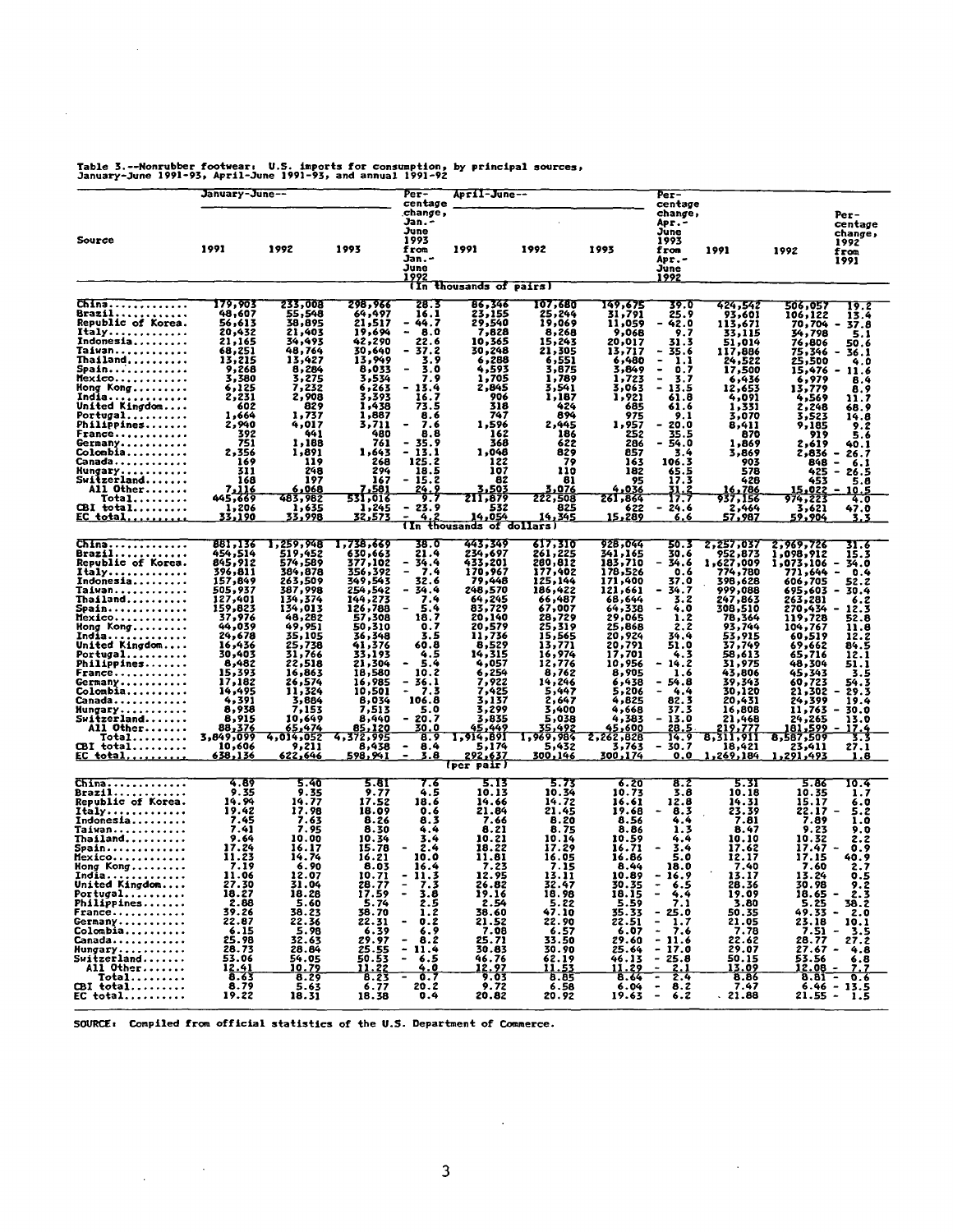Table 4

Rubber footwear: U.S. production, imports for consumption, exports of domestic merchandise, and apparent consunption, 1988-92 and by quarters, January 1992-June 1993

|                                                              |      |       |                          |                                                    |                                         |                            |                  | Change from year-earlier period1/ |                         |
|--------------------------------------------------------------|------|-------|--------------------------|----------------------------------------------------|-----------------------------------------|----------------------------|------------------|-----------------------------------|-------------------------|
| Period                                                       |      |       |                          | Apparent<br>Production Imports Exports consumption | Ratio of<br>imports to<br>consumption1/ | Production Imports Exports |                  |                                   | Apparent<br>consumption |
|                                                              |      |       | Quantity (million pairs) |                                                    |                                         |                            | Percent-         |                                   |                         |
| Fabric-upper<br>footwear with<br>rubber or<br>plastic soles: |      |       |                          |                                                    |                                         |                            |                  |                                   |                         |
| 1988                                                         | 76.7 | 157.7 | 0.9                      | 233.5                                              | 68                                      | 8                          | 32               | 12                                | 23                      |
| 1989                                                         | 76.8 | 190.1 | 10.0                     | 256.9                                              | 74                                      | 0                          | 21               | 1013                              | 10                      |
| 1990                                                         | 89.7 | 199.2 | 8.7                      | 280.2                                              | 71                                      | 17                         | 5.               | -13                               | 9                       |
| 1991                                                         | 97.5 | 213.4 | 9.7                      | 301.2                                              | 71                                      | 9                          | $\overline{7}$   | 11                                | 8                       |
| 1992<br>1992:                                                | 94.8 | 257.0 | 9.5                      | 342.2                                              | 75                                      | $-3$                       | 20               | -2                                | 14                      |
| Jan.-Mar                                                     | 31.2 | 85.5  | 2.8                      | 113.9                                              | 75                                      | 36                         | 37               | 9                                 | 38                      |
| Apr.-Jun                                                     | 27.6 | 72.9  | 2.3                      | 98.1                                               | 74                                      | 6                          | 29               | -22                               | 23                      |
| Jul.-Sep                                                     | 16.0 | 45.2  | 1.9                      | 59.3                                               | 76                                      | -29                        | 4                | 3                                 | -7                      |
| $Oct.-Dec$<br>1993:27                                        | 20.0 | 53.4  | 2.5                      | 71.0                                               | 75                                      | -23                        | 3                | $\overline{7}$                    | -6                      |
| Jan.-Mar                                                     | 22.5 | 89.4  | 2.8                      | 109.1                                              | 82                                      | $-28$                      | 5                | $-2$                              | -4                      |
| Apr.-Jun                                                     | 18.1 | 71.3  | 2.2                      | 87.3                                               | 82                                      | -34                        | $-2$             | -6                                | $-11$                   |
|                                                              |      |       | Quantity (million pairs) |                                                    |                                         |                            | -----Percent---- |                                   |                         |
| Protective<br>footwear:                                      |      |       |                          |                                                    |                                         |                            |                  |                                   |                         |
| 1988                                                         | 13.8 | 8.9   | 0.7                      | 22.0                                               | 40                                      | 24                         | -7               | -13                               | 11                      |
| 1989                                                         | 14.1 | 8.2   | 0.6                      | 21.6                                               | 38                                      | $\overline{c}$             | -8               | $-10$                             | $-2$                    |
| 1990                                                         | 16.0 | 8.7   | 0.8                      | 23.9                                               | 37                                      | 13                         | $\overline{7}$   | 24                                | 11                      |
| 1991                                                         | 15.6 | 8.0   | 0.9                      | 22.7                                               | 35                                      | $-2$                       | -8               | 17                                | -5                      |
| 1992                                                         | 16.1 | 7.7   | 0.8                      | 23.1                                               | 34                                      | 3                          | -3               | $-16$                             | $\overline{c}$          |
| 1992:                                                        |      |       |                          |                                                    |                                         |                            |                  |                                   |                         |
| Jan.-Mar                                                     | 4.2  | 1.3   | 0.2                      | 5.3                                                | 25                                      | 12                         | 6                | -24                               | 13                      |
| Apr.-Jun                                                     | 4.5  | 2.2   | 0.2                      | 6.5                                                | 33                                      | 11                         | 13               | -30                               | 13                      |
| Jul.-Sep                                                     | 3.6  | 2.5   | 0.2                      | 5.9                                                | 42                                      | 4                          | - 11             | 25                                | $-3$                    |
| Oct.-Dec<br>1993:2/                                          | 3.8  | 1.8   | 0.2                      | 5.4                                                | 33                                      | - 13                       | - 13             | - 13                              | $-13$                   |
| Jan.-Mar                                                     | 4.1  | 1.5   | 0.2                      | 5.5                                                | 28                                      | $-3$                       | 16               | - 34                              | 3                       |
| Apr.-Jun                                                     | 4.9  | 2.0   | 0.2                      | 6.8                                                | 30                                      | 10                         | -7               | 9                                 | 4                       |

1/Percentages based on unrounded data.

2/Prel iminary.

Note.--Because of rounding, figures may not add to totals shown.

source: Compiled by the U.S. International Trade Commission from official statistics of the U.S. Department of Commerce

 $\mathcal{L}$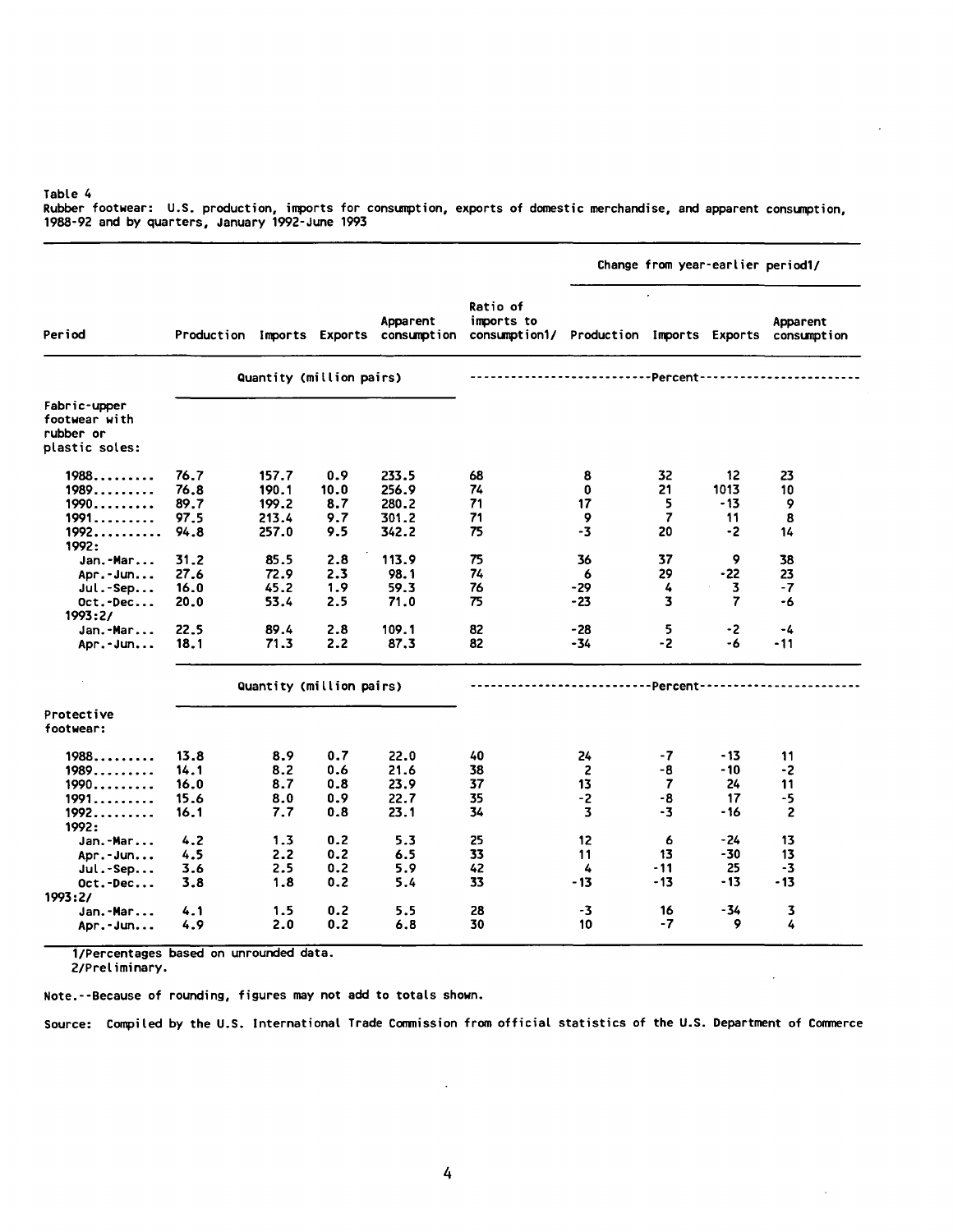|                                                          | January-June--      |                     |                     | $Per-$<br>centage                                                 | April-June--              |                      |                    | Per-<br>centage                                                   |                         |                       |                                                    |
|----------------------------------------------------------|---------------------|---------------------|---------------------|-------------------------------------------------------------------|---------------------------|----------------------|--------------------|-------------------------------------------------------------------|-------------------------|-----------------------|----------------------------------------------------|
| Source                                                   | 1991                | 1992                | 1993                | change,<br>Jan.-<br>June<br>1993<br>from<br>Jan.-<br>June<br>1992 | 1991                      | 1992                 | 1993               | change,<br>Арг.-<br>June<br>1993<br>from<br>Арг.-<br>June<br>1992 | 1991                    | 1992                  | Per-<br>centage<br>change,<br>1992<br>from<br>1991 |
|                                                          |                     |                     |                     | 11n                                                               | thousands of pairs)       |                      |                    |                                                                   |                         |                       |                                                    |
| China<br>Republic of Korea.                              | 76,877              | 107,721             | 115,863             | 7.6                                                               | 35,523                    | 49,408               | 50,336             | 1.9                                                               | 132.001                 | 162,972<br>32,519     | 23.5                                               |
| Taiwan                                                   | 15,171<br>7,212     | 17,746<br>5,488     | 13,552<br>4,393     | 23.6<br>$\blacksquare$<br>20.0                                    | 7,365<br>3,374            | 7,789<br>2,361       | 6,285<br>1,987     | 19.3<br>$\blacksquare$<br>15.8                                    | 29,686<br>12,784        | 9,555                 | 9.5<br>25.3                                        |
| Indonesia                                                | 2,014               | 4,345               | 5,513               | 26.9                                                              | 1,179                     | 2,211                | 2,775              | 25.5                                                              | 4,381                   | 8,875                 | 102.6                                              |
| Thailand                                                 | 3,850               | 5,981               | 5,950               | 0.5<br>$\blacksquare$                                             | 1,858                     | 2,924                | 2,634              | 9.9                                                               | 7,661                   | 10,023                | 30.8                                               |
| Nexico<br>Hong Kong<br>Philippines<br>Dominican Republic | 8,150               | 9,367<br>4,539      | 9,524<br>1,576      | 1.7<br>65.3<br>۰.                                                 | 4,132<br>1,935            | 4,374<br>2,023       | 4,627<br>498       | 5.8<br>75.4                                                       | 17,518                  | 19,477                | 11.2                                               |
|                                                          | 3,519<br>447        | 617                 | 1,029               | 66.8                                                              | 260                       | 397                  | 495                | 24.7                                                              | 5,873<br>857            | 6,372<br>1,442        | 8.5<br>68.3                                        |
|                                                          | 164                 | 840                 | 1,512               | 80.0                                                              | 155                       | 596                  | 857                | 43.8                                                              | 566                     | 2,953                 | 421.7                                              |
| <br> taly<br> taly<br> Spain<br> Brazil                  | 342                 | 497                 | 451                 | 9.3                                                               | 140                       | 329                  | 178                | 45.9                                                              | 539                     | 726                   | 34.7                                               |
|                                                          | 70<br>32            | 92<br>47            | 93<br>127           | 1.1<br>170.2                                                      | 36<br>23                  | 38<br>10             | 38<br>83           | 0.0<br>730.0                                                      | 124<br>98               | 143<br>116            | 15.3<br>18.4                                       |
|                                                          | 151                 | 448                 | 546                 | 21.9                                                              | 146                       | 281                  | 286                | 1.8                                                               | 355                     | 769                   | 116.6                                              |
| France<br>Germany                                        | 36                  | 37                  | 44                  | 18.9                                                              | 18                        | 12                   | 21                 | 75.0                                                              | 60                      | 50                    | - 16.7                                             |
|                                                          | 16<br>Ω             | 205                 | 33<br>50            | 83.9<br>42.9                                                      | 10                        | $\mathbf{o}$         | 19                 | 0.0                                                               | 21                      | 235                   | 19.0                                               |
| India<br>Malaysia                                        | 77                  | 35<br>178           | 160                 | $-10.1$                                                           | o<br>14                   | 34<br>22             | 41<br>45           | 20.6<br>104.5                                                     | 136                     | 43<br>279             | 200.0<br>105.1                                     |
| Canada                                                   | 43                  | 39                  | 53                  | 35.9                                                              | 32                        | 27                   | 26                 | 3.7                                                               | 126                     | 122                   | -3.2<br>$\,$ $\,$                                  |
| Japan<br>All Other                                       | 137                 | 53                  | 50                  | 5.7                                                               | 58                        | ۰                    | 45                 | 400.0                                                             | 178                     | 64                    | $\overline{\phantom{0}}$<br>64.0                   |
|                                                          | 118, 531            | 84<br>158,371       | 15)<br>160,687      | 79.8                                                              | ō1<br>56.358              | 72,862               | 43<br>71.333       | <u>377.8</u><br>2.1                                               | <u>420</u><br>213.394   | 234<br>254,978        | $\frac{44.3}{20.4}$                                |
| Total<br>$CDI$ total                                     | 165                 | 842                 | 1,518               | 80.3                                                              | 156                       | 597                  | 862                | 44.4                                                              | 571                     | 2,955                 | 417.5                                              |
| EC total                                                 | 172                 | 402                 | 330                 | 17.9                                                              | 101                       | 65                   | 169                | 160.0                                                             | 331                     | 580                   | 75.2                                               |
|                                                          |                     |                     |                     |                                                                   | IIn thousands of dollars. |                      |                    |                                                                   |                         |                       |                                                    |
| $China$                                                  | 119,695             | 190,811             | 297,602             | 56.0                                                              |                           |                      |                    |                                                                   | 212,848                 | 328,400               | 54.3                                               |
| Republic of Korea.                                       | 153,775             | 206,333             | 212,937             | 3.2                                                               | 56,209<br>76,571          | 88,304<br>97,299     | 136,464<br>104,737 | 54.5<br>7.6                                                       | 312,708                 | 415,935               | 33.0                                               |
| Taiwan                                                   | 59,149              | 53,430              | 63,423              | 18.7                                                              | 28,607                    | 25,008               | 29,377             | 17.5                                                              | 111,708                 | 111,623               | $\ddot{\mathbf{0}}$ . 1                            |
| Indonesia<br>Thailand                                    | 6,017<br>14,912     | 22,833<br>20,837    | 46,442<br>27,322    | 103.4<br>31.1                                                     | 3,463<br>7,533            | 12,089<br>10,719     | 25,812<br>13,401   | 113.5<br>25.0                                                     | 15,542<br>29,394        | 55,095                | 254.5<br>27.1                                      |
| Mexico                                                   | 14,193              | 15,604              | 17,049              | 9.3                                                               | 7,263                     | 7,887                | 8,774              | 11.2                                                              | 32,953                  | 37, 358<br>35, 006    | 6.2                                                |
| Hong Kong<br>Philippines                                 | 4,486               | 6,435               | 5,904               | - 8.3                                                             | 2,197                     | 3,182                | 2,623              | 17.6                                                              | 7,907                   | 10,908                | 38.0                                               |
|                                                          | 1,592               | 2,730               | 4,289               | 57.1                                                              | 899                       | 1,860                | 2,175              | 16.9                                                              | 3,070                   | 5,684                 | 85.1                                               |
| Dominican Republic<br>Israel                             | 102<br>1,393        | 2,414<br>2,136      | 2,727<br>2,371      | 13.0<br>11.0                                                      | 87<br>669                 | 1,504<br>1,342       | 1,533<br>1,016     | 1.9<br>24.3                                                       | 699<br>2,632            | 7,165<br>3,327        | 925.0<br>26.4                                      |
| Italy<br>Spain<br>Brazil                                 | 987                 | 1,904               | 2,015               | 5.8                                                               | 547                       | 1,019                | 909                | - 10.8                                                            | 2.046                   | 3,270                 | 59.8                                               |
|                                                          | 296                 | 524                 | 1,178               | 124.8                                                             | 175                       | 144                  | 754                | 423.6                                                             | 634                     | 955                   | 50.6                                               |
| France                                                   | 243<br>833          | 859<br>846          | 1,428<br>1,394      | 66.2<br>64.B                                                      | 219<br>392                | 583<br>243           | 721<br>686         | 23.7<br>182.3                                                     | 695<br>1,208            | 1,841<br>1,177        | 164.9<br>2.6                                       |
|                                                          | 256                 | 337                 | 792                 | 135.0                                                             | 199                       | 6                    | 441                | 250.0                                                             | 412                     | 1,018                 | 147.1                                              |
| Germany<br>India<br>Halaysia                             |                     | 101                 | 458                 | 353.5                                                             | 2                         | 99                   | 379                | 282.8                                                             | 12                      | 210                   | 650.0                                              |
|                                                          | 352                 | 684                 | 1,126               | 64.6                                                              | 56                        | 15                   | 324                | 60.0                                                              | 604                     | 1,211                 | 100.5                                              |
| Canada                                                   | 328<br>2,026        | 350<br>242          | 438<br>279          | 25.1<br>15.3                                                      | 239<br>502                | 248<br>90            | 240<br>173         | 3.2<br>92.2                                                       | 1,034<br>2,256          | 1,090<br>308          | 5.4<br>86.3<br>$\blacksquare$                      |
| Japan<br>All Other                                       | 1,095               | 800                 | 988                 |                                                                   | 569                       | 189                  | 430                | 27                                                                |                         | 451                   | 25.                                                |
| Total                                                    | 381,745             | 530,219             | 690,468             | $\frac{23.5}{30.2}$                                               | 186,410                   | 251,839              | 331,126            | 31.5                                                              | <u>1,955</u><br>740,325 | 1,024,039             | 38.3                                               |
| $CDI total$                                              | 108                 | 2,422<br>3,847      | 2,746<br>5,607      | 13.4                                                              | 92<br>1,435               | 1,511<br>1,493       | 1,547<br>2,867     | 2.4<br>92.0                                                       | 719<br>4,557            | 7,176                 | 898.1                                              |
| <u>EC totalummum</u>                                     | 2,521               |                     |                     | <u>45.7</u>                                                       | (per pair)                |                      |                    |                                                                   |                         | 6,987                 | 53.3                                               |
|                                                          |                     |                     |                     |                                                                   |                           |                      |                    |                                                                   |                         |                       |                                                    |
| China <sub>:</sub> <u>.</u> . <u>.</u>                   | 1.55<br>10.13       | 1.77<br>11.62       | 2.56<br>15.71       | 44.6<br>35.2                                                      | 1.58                      | 1.78                 | 2.71<br>16.66      | 52.2                                                              | 1.61<br>10.53           | 2.01<br>12.79         | 24.8<br>21.5                                       |
| Republic of Korea.                                       | 8.20                | 9.73                | 14.43               | 48.3                                                              | $10.39$<br>8.47           | 12.49<br>10.59       | 14.78              | $33.4$<br>39.6                                                    | 8.73                    | 11.68                 | 33.8                                               |
| Taiwan<br>Indonesia<br>Thailand                          | 2.98                | 5.25                | 8.42                | 60.4                                                              | 2.93                      | 5.46                 | 9.30               | 70.3                                                              | 3.54                    | 6.20                  | $\frac{75.1}{2.9}$                                 |
|                                                          | 3.87                | 3.48                | 4.59                | 31.9                                                              | 4.05                      | 3.66                 | 5.08               | 38.8                                                              | 3.83                    | 3.72                  |                                                    |
| Mexico                                                   | 1.74<br>1.27        | 1.66<br>1.41        | 1.79<br>3.74        | 7.8<br>165.2                                                      | 1.75<br>1.13              | 1.80<br>1.57         | 1.89<br>5.26       | 5.0<br>235.0                                                      | 1.88<br>1.34            | 1.79<br>1.71          | 4.8<br>27.6                                        |
|                                                          | 3.56                | 4.42                | 4.16                | 5.9                                                               | 3.45                      | 4.68                 | 4.39               | 6.2                                                               | 3.58                    | 3.94                  | 10.1                                               |
| Hong Kong<br>Philippines<br>Dominican Republic           | 62                  | 2.87                | 1.80                | - 37.3                                                            | 56                        | 2.52                 | 1.78               | 29.4                                                              | 1.23                    | 2.42                  | 96.7                                               |
|                                                          | 4.07                | 4.29                | 5.25                | 22.4<br>4.7                                                       | 4.77<br>15.19             | 4.07<br>26.81        | 5.70<br>23.9Z      | 40.0                                                              | 4.88                    | 4.58                  | 6.1                                                |
| <b>Example:</b><br><b>Italy</b><br>Spain<br>Brazil       | 14.10<br>9.25       | 20.69<br>11.14      | 21.66<br>9.27       | 16.8                                                              | 7.60                      | 14.40                | 9.08               | 10.8<br>36.9                                                      | 16.50<br>6.46           | 22.86<br>8.23         | 38.5<br>27.4                                       |
|                                                          | 1.60                | 1.91                | 2.61                | 36.6                                                              | 1.50                      | 2.07                 | 2.52               | 21.7                                                              | 1.95                    | 2.39                  | 22.6                                               |
| France<br>Germany                                        | 23.13               | 22.86               | 31.68               | 38.6                                                              | 21.77                     | 20.25                | 32.66              | 61.3                                                              | 20.13                   | 23.54                 | 16.9                                               |
|                                                          | 16.00<br>.00        | 1.64<br>2.88        | 24.00<br>9.16       | 363.4<br>218.1                                                    | 19.90<br>.00              | .00<br>2.91          | 23.21<br>9.24      | 0.0<br>217.5                                                      | 19.61<br>12.00          | 4.33<br>4.88          | 77.9<br>59.3<br>$\sim$                             |
|                                                          | 4.57                | 3.84                | 7.03                | 83.1                                                              | 4.00                      | . 68                 | 7.20               | 958.8                                                             | 4.44                    | 4.34                  | 2.3                                                |
| India<br>Malaysia<br>Canada                              | 7.62                | 8.97                | 8.26                | 7.9                                                               | 7.46                      | 9.18                 | 9.23               | 0.5                                                               | 8.20                    | 8.93                  | 8.9                                                |
| Japan<br>All Other                                       | 14.78               | 4.56                | 5.58                | 22.4                                                              | 8.65                      | 10.00                | 3.84               | 61.6                                                              | 12.67                   | 4.81                  | 62.0                                               |
| $Total$                                                  | $\frac{5.11}{3.22}$ | $\frac{9.52}{3.34}$ | $\frac{6.54}{4.29}$ | <u>31.3</u><br>28.4                                               | $\frac{6.25}{3.30}$       | <u>21.00</u><br>3.45 | 10,00<br>4.64      | <u> 동. \$</u>                                                     | <u>4.65</u><br>3.46     | 1 <u>9.47</u><br>3.98 | <u>125.2</u><br>15.0                               |
| $CDI$ total                                              | .65                 | 2.87                | 1.80                | 37.3                                                              | . 58                      | 2.53                 | 1.79               | 29.2<br>$\blacksquare$                                            | 1.25                    | 2.42                  | 93.6                                               |
| $EC$ total                                               | 14.65               | 9.56                | 16.99               | 77.7                                                              | 14.20                     | 22.96                | 16.96              | 26.1                                                              | 13.76                   | 12.04                 | $\blacksquare$<br>12.5                             |

### Table 5.--Fabric upper footwear with rubber or plastic soles: U.S. imports for consumption, by principal sources, January-June 1991-93, April-June 1991-93, and annual 1991-92

 $SOWRCE:$  Compiled from official statistics of the U.S. Department of Commerce.

 $\sim$   $\sim$ 

 $\mathcal{L}^{\text{max}}_{\text{max}}$  ,  $\mathcal{L}^{\text{max}}_{\text{max}}$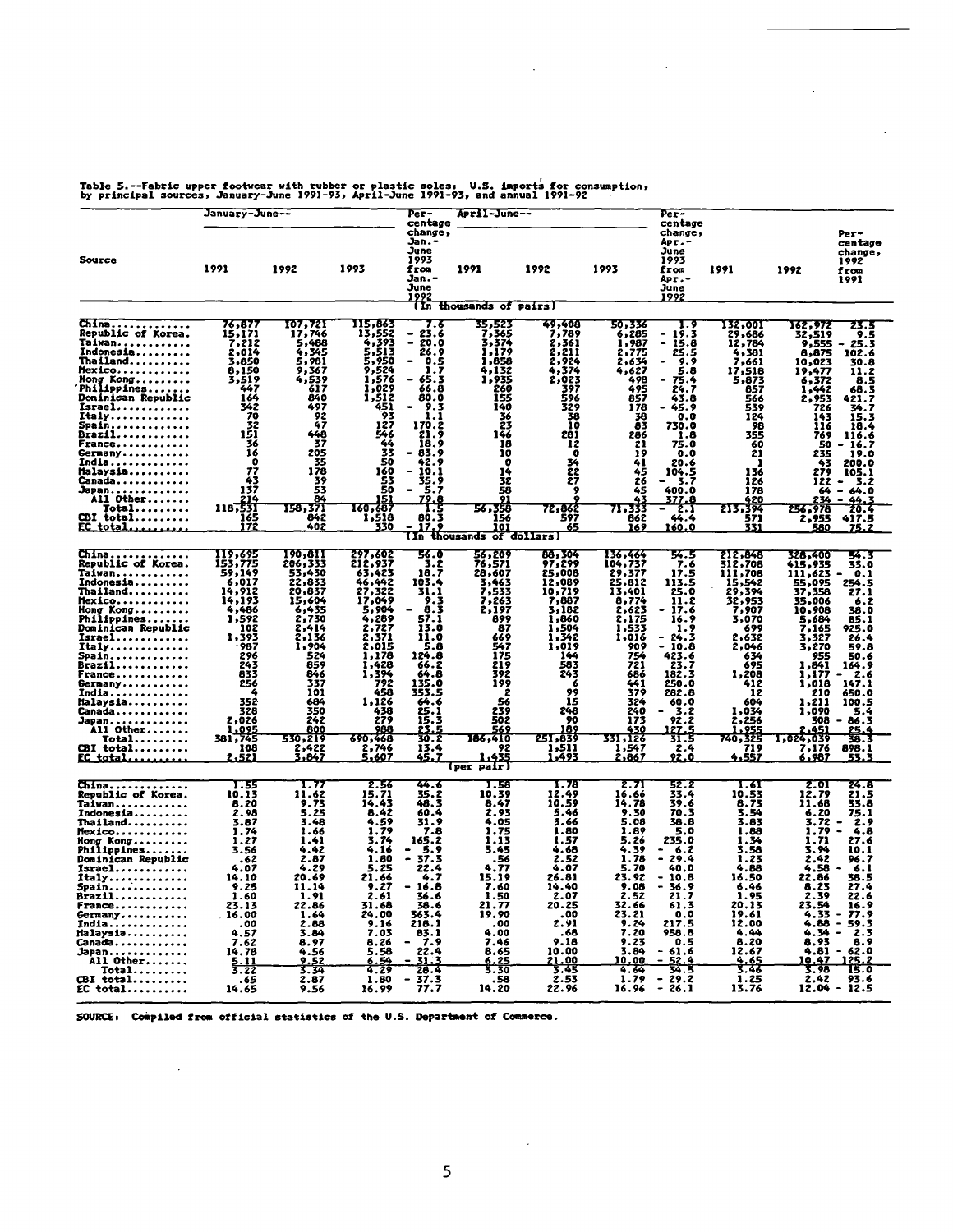| Table 6.--Protective footwear: U.S. imports for consumption, by principal sources, |  |  |  |
|------------------------------------------------------------------------------------|--|--|--|
| January-June 1991-93, April-June 1991-93, and annual 1991-92                       |  |  |  |

| January-June--                       |               |                | $Per-$<br>centage       | <b>April-June--</b>                                               |                            |                     | $Per-$<br>centage |                                                                   |                |                   |                                                    |
|--------------------------------------|---------------|----------------|-------------------------|-------------------------------------------------------------------|----------------------------|---------------------|-------------------|-------------------------------------------------------------------|----------------|-------------------|----------------------------------------------------|
| Source                               | 1991          | 1992           | 1993                    | change,<br>Jan.-<br>June<br>1993<br>from<br>Jan.-<br>June<br>1992 | 1991                       | 1992                | 1993              | change,<br>Apr.-<br>June<br>1993<br>from<br>Apr.-<br>June<br>1992 | 1991           | 1992              | Per-<br>centage<br>change,<br>1992<br>from<br>1991 |
|                                      |               |                |                         | (In)                                                              | thousands of pairs)        |                     |                   |                                                                   |                |                   |                                                    |
| China<br>Canada                      | 1,167<br>392  | 1,564          | 2,195<br>678            | 40. 3<br>22.2                                                     | 567<br>199                 | 727<br>338          | 1,137<br>468      | 56.4<br>38.5                                                      | 2,924<br>1,124 | 3,736<br>1,287    | 27.B<br>14.5                                       |
| <b>Republic of Korea.</b>            | 896           | 555<br>767     | 297                     | $-61.3$                                                           | 779                        | 690                 | 246               | 64.3                                                              | 2,244          | 1,540             | 31.4<br>$\sim$                                     |
| Malaysia                             | 39<br>246     | 35<br>196      | 28<br>113               | $-20.0$<br>- 42.3                                                 | 14<br>147                  | 15<br>139           | 15<br>36          | 0.0<br>74.1<br>$\blacksquare$                                     | 72             | 62                | 13.9<br>$\blacksquare$                             |
| Taiwan<br>Colombia                   | 30            | 25             | 71                      | 184.0                                                             | 16                         | 17                  | 45                | 164.7                                                             | 475<br>53      | 343<br>57         | $-27.8$<br>7.5                                     |
| Germany                              | 7             | 46             | 54                      | 17.4                                                              | 6                          | 41                  | 16                | $-61.0$                                                           | 22             | 57                | 159.1                                              |
| United Kingdom<br>Netherlands        | 19<br>6       | 9<br>š         | 16<br>7                 | 77.B<br>40.0                                                      | 13<br>3                    | 4<br>5              | 13<br>4           | 225.0                                                             | 41             | 14                | $-65.9$<br>$\overline{\phantom{a}}$                |
| Israel                               | 21            | 17             | 24                      | 41.2                                                              | 11                         | 8                   | $\mathbf{z}$      | - 20.0<br>75.0<br>۰                                               | 13<br>33       | 12<br>57          | - 7.7<br>72.7                                      |
| Italy                                | 44            | 4              | $\overline{\mathbf{z}}$ | $-50.0$                                                           | 24                         | O                   | o                 | 0.0                                                               | 65             | 28                | 56.9                                               |
| France                               | o<br>۰        | 3<br>۰         | 14                      | 366.7                                                             | o<br>$\bullet$             | 1                   | 13                | 200.0                                                             |                | 8                 | 14.3                                               |
| <b>Finland</b><br><b>Venezuela</b>   | 14            | 28             | 1<br>15                 | 0.0<br>$-46.4$                                                    | $\overline{ }$             | o<br>14             | - 1<br>۰          | 0.0<br>$-100.0$                                                   | л<br>21        | 3<br>42           | 200.0<br>100.0                                     |
| Thailand                             | 41            | 27             | 4                       | $-85.2$                                                           | 22                         | 20                  | 2                 | - 90.0                                                            | 159            | 100               | $-37.1$                                            |
| Japan                                | 1<br>o        | $\mathbf{z}$   | $\bullet$               | $-100.0$                                                          | $\bullet$                  | 2                   | ۰                 | $-100.0$                                                          | 10             | 4                 | $-60.0$                                            |
| <b>Spain</b><br>Turkey               | 1             | ۰<br>2         | 3                       | 0.0<br>50.0                                                       | $\bullet$<br>0             | o<br>۰              | л                 | 0.0<br>0.0                                                        | o              | o<br>5            | 0.0<br>150.0                                       |
| Yugoslavia                           | o             | o              | ۰                       | 0.0                                                               | 0                          | o                   | o                 | 0.0                                                               | Ω              | o                 | 0.0                                                |
| <b>El Salvador</b>                   | 25            | o              | 5                       | 0.0                                                               | 25                         | o                   | 5                 | 0.0                                                               | 81             |                   | $33 - 59.3$                                        |
| All Other<br><b>Total</b>            | 09<br>3,167   | - 194<br>3,486 | 3,546                   | 98<br>5<br>1.7                                                    | $\frac{82}{22}$            | 2,164               | 2,018             | 99<br>6.7<br>-                                                    | 644<br>8,001   | 341<br>7,738      | $-47.0$<br>3.3<br>$\bullet$                        |
| <b>CBI total</b>                     | 25            | ۰              | 5                       | 0.0                                                               | 25                         | o                   | 5                 | 0.0                                                               | 81             | 33                | $-59.3$                                            |
| E <u>C total</u>                     | 78            | 69             | 101                     | 46, 4                                                             | 48                         |                     | 54                | 3.8                                                               | 150            | 120               | $-20.0$                                            |
|                                      |               |                |                         |                                                                   | (In thousands of dollars)  |                     |                   |                                                                   |                |                   |                                                    |
| China                                | 5,216         | 6,179          | 7,700                   | 24.6                                                              | 2,365                      | 2,872               | 3,673             | 27.9                                                              | 12,503         | 15,245            | 21.9                                               |
| Canada                               | 3,453         | 4,479          | 5,437                   | 21.4                                                              | 1,714                      | 2,596               | 3,455             | 33.1                                                              | 9,280          | 10,890            | 17.3                                               |
| Republic of Korea.<br>Malaysia       | 7,333<br>366  | 6,409<br>396   | 2,648<br>377            | 58.7<br>٠<br>4.8                                                  | 6,503<br>137               | 5,787<br>181        | 2,066<br>204      | 64.3<br>$\bullet$<br>12.7                                         | 19,535<br>687  | 13,521<br>768     | 30.8<br>$\blacksquare$<br>11.8                     |
| Taiwan                               | 571           | 584            | 352                     | $-39.7$                                                           | 326                        | 293                 | 170               | 42.0                                                              | 1,607          | 1,057             | $\blacksquare$<br>34.2                             |
| Colombia                             | 144           | 127            | 345                     | 171.7                                                             | 78                         | 86                  | 227               | 164.0                                                             | 242            | 284               | 17.4                                               |
| Germany                              | 76<br>320     | 360<br>262     | 340<br>186              | - 5.6<br>$-29.0$                                                  | 60<br>220                  | 300<br>114          | 157<br>128        | - 47.7<br>12.3                                                    | 236<br>626     | 478<br>338        | 102.5<br>$-46.0$                                   |
| United Kingdom<br><b>Netherlands</b> | 123           | 105            | 156                     | 48.6                                                              | 67                         | 105                 | 106               | 1.0                                                               | 262            | 239               | 8.8<br>$\overline{\phantom{a}}$                    |
| Israel                               | 187           | 159            | 126                     | 20.8<br>$\blacksquare$                                            | 93                         | 82                  | 32                | 61.0                                                              | 305            | 483               | 58.4                                               |
| Italy<br><b>France</b>               | 1,550<br>27   | 122<br>61      | 97<br>96                | 20.5<br>57.4                                                      | 781<br>13                  | 0<br>39             | 26<br>73          | 0.0<br>87.2                                                       | 2,230<br>99    | 520<br>207        | 76.7<br>$\blacksquare$<br>109.1                    |
| <b>Finland</b>                       | 27            | 16             | 46                      | 187.5                                                             | 11                         | 13                  | 34                | 161.5                                                             | 40             | 113               | 182.5                                              |
| <b>Venezuela</b>                     | 26            | 80             | 45                      | - 43.8                                                            | 11                         | 40                  | o                 | -100.0                                                            | 46             | 121               | 163.0                                              |
| <b>Thailand</b>                      | 304<br>11     | 205            | 45                      | $-78.0$<br>- 33.3                                                 | 204<br>4                   | 142                 | 23<br>12          | - 83.8                                                            | 1,053          | 729<br>57         | 30.8                                               |
| Japan<br><b>Spain</b>                | o             | 33<br>п        | 22<br>19                | 800.0                                                             | o                          | 26<br>۰             | 19                | 53.8<br>0.0                                                       | 48<br>o        | п                 | 18.8<br>0.0                                        |
| Turkey                               | 8             | 11             | 17                      | 54.5                                                              | ۰                          | 5                   | 7                 | 40.0                                                              | 19             | 30                | 57.9                                               |
| <b>Yugoslavia</b>                    | O             | o<br>o         | 10<br>7                 | 0.0<br>0.0                                                        | o                          | o<br>o              | 10                | 0.0                                                               | o              | o                 | 0.0                                                |
| $E1$ Salvador<br>All Other           | 39<br>795     | 830            | 16                      | 98.1                                                              | 39<br>77                   | 617                 | в                 | 0.0<br>98.7                                                       | 127<br>.567    | <u> 614.</u>      | 51 -<br>59.8<br>ل 37<br>$\overline{\phantom{a}}$   |
| <b>Total</b>                         | 20,584        | 20,428         | 18,099                  | 11.4                                                              | 13,012                     | 13,306              | 10,445            | 21.5                                                              | 51,520         | 46,755            | 9.2<br>$\qquad \qquad \blacksquare$                |
| <b>CBI</b> total                     | 39            | o              |                         | 0.0                                                               | 39                         | o                   |                   | 0.0                                                               | 127            |                   | $51 - 59.8$                                        |
| E <u>C total</u>                     | 2,103         | 913            | 897                     | 1.8                                                               | <u>1,144</u><br>(per pair) | <u>560</u>          | 510               | 8,9                                                               | 3,462          |                   | $1,788 - 48.4$                                     |
|                                      |               |                |                         |                                                                   |                            |                     |                   |                                                                   |                |                   |                                                    |
| China<br>Canada                      | 4.46<br>8.80  | 3.95<br>8.07   | 3.50<br>8.01            | - 11.4<br>0.7<br>-                                                | 4.17<br>8.61               | 3.95<br>7.68        | 3.23<br>7.38      | 18.2<br>۰.<br>3.9                                                 | 4.27<br>8.25   | 4.08<br>8.46      | 4.4<br>$\blacksquare$<br>2.5                       |
| <b>Republic of Korea.</b>            | 8.18          | 8.35           | 8.91                    | 6.7                                                               | 8.34                       | 8.38                | 8.39              | 0.1                                                               | 8.70           | 8.77              | 0.8                                                |
| Malaysia                             | 9.38          | 11.31          | 13.46                   | 19.0                                                              | 9.78                       | 12.06               | 13.60             | 12.8                                                              | 9.54           | 12.38             | 29.8                                               |
| Taiwan<br>Colombia                   | 2.32<br>4.80  | 2.97<br>5.08   | 3.11<br>4.85            | 4.7<br>4.5<br>-                                                   | 2.21<br>4.87               | 2.10<br>5.05        | 4.72<br>5.04      | 124.8<br>0.2<br>$\overline{\phantom{0}}$                          | 3.38<br>4.56   | 3.08<br>4.98      | 8.9<br>$\overline{\phantom{0}}$<br>9.2             |
| Germany                              | 10.85         | 7.82           | 6.29                    | $-19.6$                                                           | 10.00                      | 7.31                | 9.81              | 34.2                                                              | 10.72          | 8.38              | 21.8<br>۰                                          |
| United Kingdom                       | 16.84         | 29.11          | 11.62                   | 60.1<br>$\overline{\phantom{0}}$                                  | 16.92                      | 28.50               | 9.84              | 65.5<br>$\bullet$                                                 | 15.26          | 24.14             | 58.2                                               |
| <b>Netherlands</b><br>Israel         | 20.50<br>8.90 | 21.00<br>9.35  | 22.28<br>5.25           | 6.1<br>$-43.9$                                                    | 22.33<br>8.45              | 21.00<br>10.25      | 26.50<br>16.00    | 26.Z<br>56.1                                                      | 20.15<br>9.24  | 19.91<br>$8.47 -$ | 1.2<br>$\blacksquare$<br>8.3                       |
| Italy                                | 35.22         | 30.50          | 48.50                   | 59.0                                                              | 32.54                      | .00                 | .00               | 0.0                                                               | 34.30          |                   | $18.57 - 45.9$                                     |
| France                               | .00           | 20.33          | 6.85                    | - 66.3                                                            | .00                        | 39.00               | 5.61              | - 85.6                                                            | 14.14          | 25.87             | 83.0                                               |
| Finland                              | .00           | .00<br>2.85    | 46.00                   | 0.0<br>5.3                                                        | .00<br>1.57                | .00                 | 34.00<br>.00      | $\bf{0.0}$<br>$-100.0$                                            | 40.00<br>2.19  |                   | $37.66 - 5.9$<br>31.5                              |
| Venezuela<br><b>Thailand</b>         | 1.85<br>7.41  | 7.59           | 3.00<br>11.25           | 48.2                                                              | 9.27                       | 2.85<br>7.10        | 11.50             | 62.0                                                              | 6.62           | 2.88<br>7.29      | 10.1                                               |
| Japan                                | 11.00         | 16.50          | $\cdot$ 00              | $-100.0$                                                          | .00                        | 13.00               | .00               | $-100.0$                                                          | 4.80           |                   | 14.25 196.9                                        |
| Spain                                | .00           | .00            | 3.16                    | 0.0                                                               | .00                        | .00                 | 3.16              | 0.0                                                               | .00            | .00               | 0.0                                                |
| Turkey<br>Yugoslavia                 | 8.00<br>.00   | 5.50<br>.00    | 5.66<br>.00             | 2.9<br>0.0                                                        | .00<br>.00                 | .00<br>.00          | 7.00<br>.00       | 0.0<br>0.0                                                        | 9.50<br>.00    |                   | $6.00 - 36.8$<br>$.00\qquad 0.0$                   |
| <b>El<sup>-</sup>Salvador</b>        | 1.56          | .00            | 1.40                    | 0.0                                                               | 1.56                       | .00                 | 1.40              | 0.0                                                               | 1.56           |                   | $1.54 - 1.3$                                       |
| All Other                            | <u>3.80</u>   | 3.27           | $\frac{5.33}{5.10}$     | <del>- 24.8</del><br>- 13.0                                       | $\frac{4.59}{6.76}$        | $\frac{4.50}{6.14}$ | 8.00              | 77.8<br>$-15.8$                                                   | <u>3.98</u>    | <u>4.73 </u>      | <u>18.8</u>                                        |
| Total<br><b>CBI</b> total            | 6.49<br>1.56  | .00.           | 1.40                    | 0.0                                                               | 1.56                       | .00                 | 5.17<br>1.40      | 0.0                                                               | 6.43<br>1.56   |                   | $6.04 - 6.1$<br>$1.54 - 1.3$                       |
| EC total                             | 26.96         | 13.23          | 8.88                    | $-32.9$                                                           | 23.83                      | 10.76               | 9.44              | $-12.3$                                                           | 23.08          |                   | $14.90 - 35.4$                                     |

 $\sim 10^{11}$ 

SOURCE: Compiled from official statistics of the U.S. Department of Commerce.

 $\mathcal{L}^{\text{max}}_{\text{max}}$  , where  $\mathcal{L}^{\text{max}}_{\text{max}}$ 

**Contract Contract State** 

 $\mathcal{L}^{\mathcal{L}}(\mathcal{L}^{\mathcal{L}})$  and  $\mathcal{L}^{\mathcal{L}}(\mathcal{L}^{\mathcal{L}})$  and  $\mathcal{L}^{\mathcal{L}}(\mathcal{L}^{\mathcal{L}})$ 

 $\mathcal{L}_{\text{max}}$  and  $\mathcal{L}_{\text{max}}$ 

 $\mathcal{L}^{(1)}$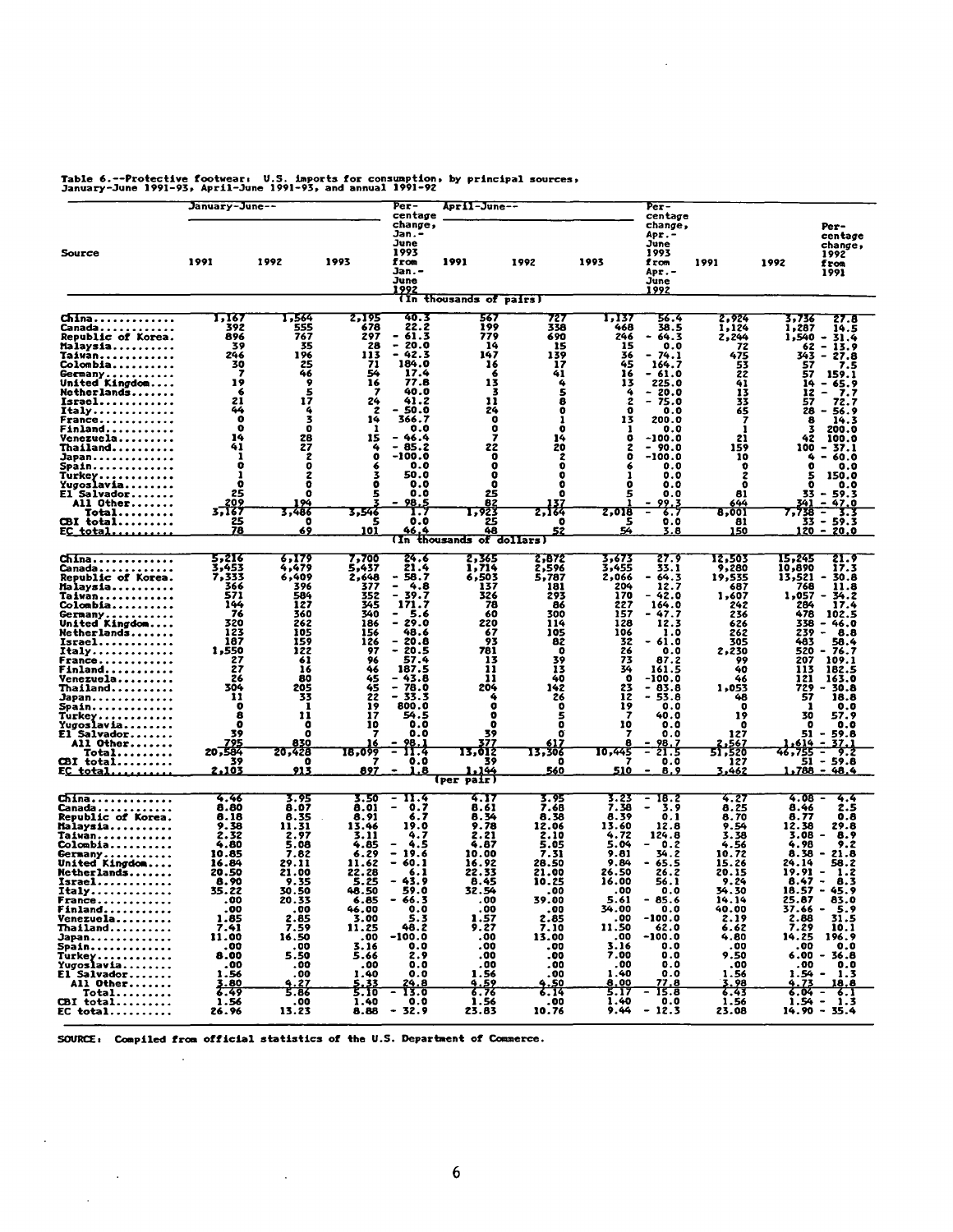## Table 7.--Nonrubber footwear: U.S. exports of domestic merchandise, by principal markets,<br>January-June 1991-93, April-June 1991-93, and annual 1991-92

 $\mathcal{L}^{\pm}$ 

 $\sim 10^7$ 

 $\sim 10^{-1}$ 

|                                                   | January-June--   |                  |                  |                                                                                      |                             | April-June--     | $Per-$<br>centage |                                                                            |                  |                  |                                                    |
|---------------------------------------------------|------------------|------------------|------------------|--------------------------------------------------------------------------------------|-----------------------------|------------------|-------------------|----------------------------------------------------------------------------|------------------|------------------|----------------------------------------------------|
| Market                                            | 1991             | 1992             | 1993             | centage<br>change,<br>Jan.-<br>June<br>1993<br>from<br>Jan.-<br>June<br>1992<br>TT T | 1991<br>thousands of pairs) | 1992             | 1993              | change.<br>Apr.-<br>June<br>1993<br>from<br>Apr.-<br>June<br><u> 1992 </u> | 1991             | 1992             | Per-<br>centage<br>change,<br>1992<br>from<br>1991 |
|                                                   |                  |                  |                  |                                                                                      |                             |                  |                   |                                                                            |                  |                  |                                                    |
| Canada                                            | 1,172            | 97I<br>772       | २०उ<br>774       | 7.0<br>۰<br>0.3                                                                      | 462<br>396                  | 345<br>237       | 441<br>402        | 27.8<br>69.6                                                               | 2,003<br>1,675   | 1,833            | 8.5<br>Ξ                                           |
| Japan                                             | 829<br>442       | 439              | 596              | 35.8                                                                                 | 203                         | 265              | 280               | 5.7                                                                        | 792              | 1,432<br>934     | $\overline{\phantom{a}}$<br>14.5<br>17.9           |
| France<br>Italy<br>Russia                         | 342              | 467              | 303              | 35.1                                                                                 | 202                         | 307              | 149               | 51.5<br>$\qquad \qquad \blacksquare$                                       | 708              | 1,034            | 46.0                                               |
|                                                   | o<br>1,288       | 734<br>1,489     | 878              | 19.6<br>13.7                                                                         | o<br>661                    | 604<br>827       | 488<br>634        | $-19.2$<br>$-23.3$                                                         | o<br>2,558       | 1,908            | 0.0                                                |
| Nexico<br>Germany<br>United Kingdom               | 527              | 484              | 1,693<br>335     | $-30.8$                                                                              | 278                         | 219              | 191               | $-12.8$                                                                    | 914              | 2,879<br>942     | 12.5<br>3.1                                        |
|                                                   | 852              | 660              | 427              | $-35.3$                                                                              | 564                         | 333              | 241               | - 27.6                                                                     | 1,624            | 1,454            | 10.5                                               |
| <b>Belgium</b>                                    | 98<br>143        | 76<br>215        | 155<br>178       | 103.9<br>$-17.2$                                                                     | 44<br>72                    | 46<br>127        | 111<br>96         | 141.3<br>$-24.4$                                                           | 169<br>298       | 339              | 100.6                                              |
| Hong Kong<br>Argentina                            | 225              | 1,043            | 160              | $-84.7$                                                                              | 149                         | 468              | 75                | $-84.0$                                                                    | 419              | 406<br>1,273     | 36.Z<br>203.8                                      |
| Austria                                           | q                | -9               | 30               | 233.3                                                                                | o                           | 5                | 21                | 320.0                                                                      | 20               | 17               | - 15.0                                             |
| <b>Venezuela</b>                                  | 106              | 155              | 152              | - 1.9                                                                                | 84<br>76                    | 103              | 62<br>49          | - 39.8<br>7.5                                                              | 425              | 321              | $-24.5$                                            |
| Saudi Arabia<br>Australia                         | 97<br>51         | 91<br>61         | 87<br>82         | -4.4<br>34.4                                                                         | 20                          | $\frac{53}{32}$  | 41                | 28.1                                                                       | 257<br>95        | 176<br>126       | $\blacksquare$<br>31.5<br>32.6                     |
| Spain                                             | 293              | 409              | 61               | $-85.1$                                                                              | 139                         | 104              | 35                | $-66.3$                                                                    | 573              | 543              | 5.2                                                |
| United Arab Emirat                                | 44               | 64               | 50               | - 21.9                                                                               | 31<br>25                    | 42<br>54         | $\frac{2}{27}$    | 47.6                                                                       | 91               | 133              | 46.2                                               |
| 6reece<br>Singapore                               | 51<br>50         | 70<br>64         | 62<br>71         | 11.4<br>61.4                                                                         | 30                          | 33               | 32                | 50.0<br>3.0                                                                | 103<br>91        | 118<br>89        | 14.6<br>2.2                                        |
| Panama                                            | 84               | 134              | 237              | 76.9                                                                                 | 28                          | 56               | 62                | 10.7                                                                       | 184              | 431              | 134.2                                              |
| All Other                                         | 2,549<br>262     | 2,486<br>10,882  | 2,960<br>10,206  | 19.1<br>6                                                                            | 1,302<br><u>4.777</u>       | 1,306<br>5,576   | 1,976<br>5,445    | 51.3<br>2.3                                                                | 5,100<br>18,108  | 5,001            | . 9<br>1<br>$\bullet$                              |
| Total                                             |                  |                  |                  |                                                                                      | (In thousands of dollars)   |                  |                   |                                                                            |                  | 21,401           | 18.2                                               |
|                                                   |                  |                  |                  |                                                                                      |                             |                  |                   |                                                                            |                  |                  |                                                    |
| Canada<br>Japan                                   | 22,313<br>19,992 | 22,826<br>17,332 | 25,501<br>20,524 | 11.7<br>18.4                                                                         | 9,538<br>10,241             | 10,074           | 12,645<br>10,569  | 25.5<br>61.6                                                               | 42,686<br>44,432 | 45,695<br>38,687 | 7.0<br>12.9                                        |
|                                                   | 10,819           | 10,496           | 12,767           | 21.6                                                                                 | 5,080                       | $6,541$<br>5,599 | 6,679             | 19.3                                                                       | 19,951           | 24,508           | 22.8                                               |
| France<br>Italy<br>Russia                         | 7,267<br>o       | 11,117           | 8,161<br>8,303   | 26.6<br>27.6                                                                         | 4,037                       | 6,929<br>4,721   | 4,613<br>4,477    | 33.4<br>$\qquad \qquad \blacksquare$<br>5.2                                | 17,982           | 23,274<br>17,199 | 29.4<br>0.0                                        |
| <u> Mexico.</u>                                   | 6,648            | 6,506<br>8,426   | 9,639            | 14.4                                                                                 | 4,193                       | 4,422            | 4,258             | 3.7<br>$\overline{\phantom{0}}$                                            | 14,603           | 19,678           | 34.8                                               |
|                                                   | 7,337            | 7,996            | 6,757            | - 15.5                                                                               | 3,663                       | 3,817            | 4,156             | 8.9                                                                        | 13,750           | 14,791           | 7.6                                                |
|                                                   | 13,132<br>2,919  | 12,552           | 7,459<br>4,755   | $-40.6$<br>119.5                                                                     | 8,494<br>1,142              | 6,858<br>1,139   | 3,959<br>3,349    | 42.3<br>194.0                                                              | 26,687<br>4,700  | 24,764<br>7,268  | 7.2<br>54.6                                        |
| Cernany<br>United Kingdom<br>Belgium<br>Hong Kong | 3,453            | 2,166<br>3,723   | 3,653            | - 1.9                                                                                | 2,239                       | 2,192            | 2,016             | 8.0                                                                        | 6,643            | 7,752            | 16.7                                               |
| Argentina                                         | 1,680            | 5,182            | 2,303            | $-55.6$                                                                              | 1,224                       | 2,690            | 1,308             | $-51.4$                                                                    | 3,911            | 8,235            | 110.6                                              |
| Austria<br><b>Venezuela</b>                       | 229<br>1,966     | 255<br>3,242     | 1,431<br>2,110   | 461.2<br>$-34.9$                                                                     | 32<br>1.416                 | 149<br>2,109     | 1,228<br>1,184    | 724.2<br>$-43.9$                                                           | 743<br>8.543     | 473<br>6,824     | 36.3<br>20.1                                       |
| Saudi Arabia                                      | 1,982            | 3,229            | 2,001            | $-38.0$                                                                              | 1,532                       | 1,686            | 1,124             | 33.3<br>۰                                                                  | 5,563            | 5,676            | 2.0                                                |
| Australia                                         | 863              | 1,461            | 1,829            | 25.2                                                                                 | 354                         | 842              | 1,025             | 21.7                                                                       | 2,273            | 3,286            | 44.6                                               |
| <b>Spain</b><br>United Arab Emirat                | 5,508<br>1,063   | 6,475<br>1,275   | 1,700<br>1,723   | $-73.7$<br>35.1                                                                      | 2,700<br>778                | 2,545<br>793     | 909<br>899        | $\bullet$<br>64.3<br>13.4                                                  | 11,400<br>2,121  | 9,850<br>3,219   | 13.6<br>51.8                                       |
| $G$ reece                                         | 1,273            | 1,507            | 1,644            | 9.1                                                                                  | 719                         | 1,065            | 876               | 17.7                                                                       | 2,632            | 2,684            | 2.0                                                |
| <b>Singapore</b>                                  | 1,405            | 1,312            | 1,678            | 27.9                                                                                 | 771                         | 942              | 794               | 15.7                                                                       | 2,384            | 2,357            | 1.1                                                |
| Panama<br>All Other                               | 741<br>36,862    | 1,996<br>32,772  | 2,870<br>29,014  | 43.8<br>$-11.5$                                                                      | 327<br>18,830               | 935<br>17,116    | 783<br>15,190     | $\blacksquare$<br>16.3<br>- 11.3                                           | 2,691<br>71,944  | 6,264<br>69,419  | 132.8<br>3.<br>.5                                  |
| <u>Total</u>                                      | 147,461          | 161,857          | 155,829          |                                                                                      | 77,319                      | 83,174           | 82,049            | 1.4                                                                        | 305,647          | 341,915          | ۰.                                                 |
|                                                   |                  |                  |                  |                                                                                      | (per pair)                  |                  |                   |                                                                            |                  |                  |                                                    |
| Canada                                            | 19.03            | 23.50            | 28.24            | 20.2                                                                                 | 20.64                       | 29.20            | 28.67             | 1.8<br>$\blacksquare$                                                      | 21.31            | 24.92            | 16.9                                               |
| Japan                                             | 24.11<br>24.47   | 22.45            | 26.51<br>21.42   | 18.1<br>10.4                                                                         | 25.86<br>25.02              | 27.59<br>21.12   | 26.29<br>23.85    | 4.7<br>12.9                                                                | 26.52<br>25.19   | 27.01<br>26.23   | 1.8<br>4.1                                         |
| France<br>Italy<br>Russia                         | 21.24            | 23.90<br>23.80   | 26.93            | 13.2                                                                                 | 19.98                       | 22.57            | 30.95             | 37.1                                                                       | 25.39            | 22.50            | 11.4                                               |
|                                                   | .00              | 8.86             | 9.45             | 6.7                                                                                  | .00                         | 7.81             | 9.17              | 17.4                                                                       | .00              | 9.01             | 0.0                                                |
| <b>Mexico</b>                                     | 5.16<br>13.92    | 5.65             | 5.69<br>20.17    | 0.7<br>22.1                                                                          | 6.34<br>13.17               | 5.34<br>17.42    | 6.71<br>21.75     | 25.7<br>24.9                                                               | 5.70<br>15.04    | 6.83<br>15.70    | 19.8<br>4.4                                        |
| Germany<br>United Kingdom                         | 15.41            | 16.52<br>19.01   | 17.46            | 8.2                                                                                  | 15.06                       | 20.59            | 16.42             | 20.3                                                                       | 16.43            | 17.03            | 3.7                                                |
| Belgium                                           | 29.78            | 28.50            | 30.67            | 7.6                                                                                  | 25.95                       | 24.76            | 30.17             | 21.8                                                                       | 27.81            | 21.43            | 22.9<br>$\hbox{ }$                                 |
| Hong Kong                                         | 24.14<br>7.46    | 17.31            | 20.52<br>14.39   | 18.5<br>190.1                                                                        | 31.09<br>8.21               | 17.25<br>5.74    | 21.00<br>17.44    | 21.7<br>203.8                                                              | 22.29<br>9.33    | 19.09<br>6.46    | 14.4<br>$\overline{\phantom{a}}$<br>30.8           |
| Argentina<br>Austria                              | 25.44            | 4.96<br>28.33    | 47.70            | 68.4                                                                                 | .00                         | 29.80            | 58.47             | 96.2                                                                       | 37.15            | 27.82            | 25.1                                               |
| Venezuela                                         | 18.54            | 20.91            | 13.88            | 33.6                                                                                 | 16.85                       | 20.47            | 19.09             | 6.7                                                                        | 20.10            | 21.25            | 5.7                                                |
| Saudi Arabia                                      | 20.43<br>16.92   | 35.48<br>23.95   | 23.00<br>22.30   | 35.2<br>6.9                                                                          | 20.15<br>17.70              | 31.81<br>26.31   | 22.93<br>25.00    | 27.9<br>$\blacksquare$<br>5.0                                              | 21.64<br>23.92   | 32.25<br>26.07   | 49.0<br>9.0                                        |
| Australia<br>Spain <u>.</u>                       | 18.79            | 15.83            | 27.86            | 76.0                                                                                 | 19.42                       | 24.47            | 25.97             | 6.1                                                                        | 19.89            | 18.13            | 8.8                                                |
| <b>United Arab Emirat</b>                         | 24.15            | 19.92            | 34.46            | 73.0                                                                                 | 25.09                       | 18.88            | 40.86             | 116.4                                                                      | 23.30            | 24.20            | 3.9                                                |
| <i><b>Greece</b></i>                              | 24.96<br>28.10   | 21.52<br>29.81   | 26.51<br>23.63   | 23.2<br>20.7                                                                         | 28.76<br>25.70              | 19.72<br>28.54   | 32.44<br>24.81    | 64.5<br>13.1                                                               | 25.55<br>26.19   | 22.74<br>26.48   | 11.0<br>1.1                                        |
| Singapore<br>Panama                               | 8.82             | 14.89            | 12.10            | 18.7                                                                                 | 11.67                       | 16.69            | 12.62             | $-24.4$                                                                    | 14.62            | 14.53            | $\overline{\phantom{0}}$<br>0.6                    |
| All Other                                         | 14.46            | 13.18            | 9.80             | 25.6                                                                                 | 14.46                       | 13.10            | 7.68              | 41.4                                                                       | 14.10            | 13.88            | $\blacksquare$<br>1.6                              |
| $Total$                                           | 15.92            | 14.87            | 15.26            | 2.6                                                                                  | 16.18                       | 14.91            | 15.06             | 1.0                                                                        | 16.87            | 15.97            | $\qquad \qquad \blacksquare$<br>5.3                |

 $\mathcal{A}^{\mathcal{A}}_{\mathcal{A}}$ 

 $\sim$   $\sim$ 

 $\mathcal{L}(\mathcal{L})$  .

SOURCE: Compiled from official statistics of the U.S. Department of Commerce.